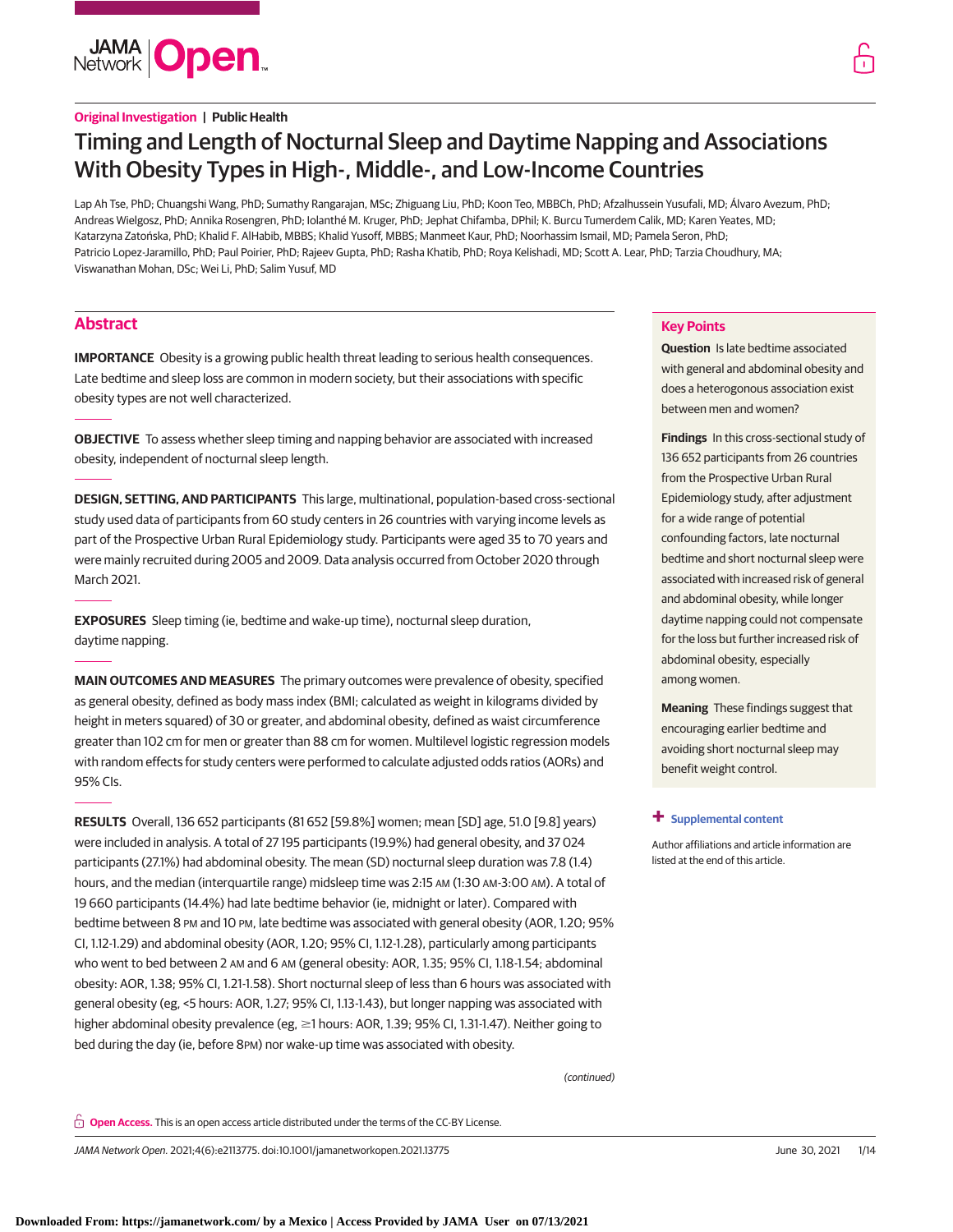### Abstract (continued)

**CONCLUSIONS AND RELEVANCE** This cross-sectional study found that late nocturnal bedtime and short nocturnal sleep were associated with increased risk of obesity prevalence, while longer daytime napping did not reduce the risk but was associated with higher risk of abdominal obesity. Strategic weight control programs should also encourage earlier bedtime and avoid short nocturnal sleep to mitigate obesity epidemic.

JAMA Network Open. 2021;4(6):e2113775. doi[:10.1001/jamanetworkopen.2021.13775](https://jama.jamanetwork.com/article.aspx?doi=10.1001/jamanetworkopen.2021.13775&utm_campaign=articlePDF%26utm_medium=articlePDFlink%26utm_source=articlePDF%26utm_content=jamanetworkopen.2021.13775)

# **Introduction**

Obesity is an evolving public health concern leading to serious health consequences of diabetes, cardiovascular diseases, cancer, and premature death.<sup>1-3</sup> Globally, the prevalence of obesity in adults has doubled since 1980,<sup>4</sup> which parallels decreased duration of sleep in modern society, possibly driven by high social and behavioral demands around the clock from work and increased modern technology keeping people awake at night.<sup>5</sup> Sleep loss is becoming more common, with approximately one-third of adults sleeping less than 6 hours per night.<sup>6</sup> Existing epidemiological studies widely demonstrated that chronic sleep loss behavior is associated with risk of weight gain and obesity.<sup>7-10</sup> and the American Academy of Sleep Medicine and Sleep Research Society recommends that adults should sleep 7 or more hours per night regularly to promote optimal health, including healthy weight.<sup>7</sup> However, there has been no guideline on the optimal timing to wake-up and go to sleep (ie, bedtime).

Increased exposure to light at night may make people go to bed late. Late bedtime behavior was found to be associated with obesity independent of sleep duration, but the findings are mixed.<sup>11-13</sup> Emerging studies showed that napping during the daytime may reflect weakened circadian rhythm involved in the development of obesity, but the evidence from large studies is limited.<sup>14,15</sup> Sex and age differences may exist for the association between bedtime and obesity, as women and elderly people are more likely to be classified as morning chronotypes than men and young people, yielding them more sensitive to weakened circadian rhythm induced by the delaying bedtime.<sup>13,16</sup> However, in most of the previous studies among general adults, few large population-based studies specifically examined the independent association of sleep timing behavior from duration of nocturnal sleep and napping with the risk of specific obesity type. Additionally, potential sex differences and heterogeneities between younger and elderly people were less studied. Therefore, based on the Prospective Urban Rural Epidemiology (PURE) study of 136 652 adults from 26 countries, we aimed to assess the associations of specific obesity types with sleep timing (ie, bedtime, wake-up time) and daytime napping behavior after taking into account nocturnal sleep duration and a wide range of potential confounding factors; in addition, we aimed to examine whether there were heterogeneous associations between men and women and across age groups.

# **Methods**

This cross-sectional study was coordinated by the Population Health Research Institute (Hamilton, Ontario) in Canada and local ethics approval was obtained by all collaborating sites. Written informed consent was obtained from all participants. This report follows the Strengthening the Reporting of Observational Studies in Epidemiology [\(STROBE\)](http://www.equator-network.org/reporting-guidelines/strobe/) reporting guideline for cross-sectional studies.

## **Recruitment of Study Participants**

The PURE study is a multinational community-based prospective urban-rural epidemiology study designed to quantify the global burden of cardiovascular diseases and risk factors in 26 countries involving 60 study centers, with 4 high-income countries (Canada, Sweden, Saudi Arabia, and United

 $\bigcap$  JAMA Network Open. 2021;4(6):e2113775. doi:10.1001/jamanetworkopen.2021.13775 (Reprinted) June 30, 2021 2/14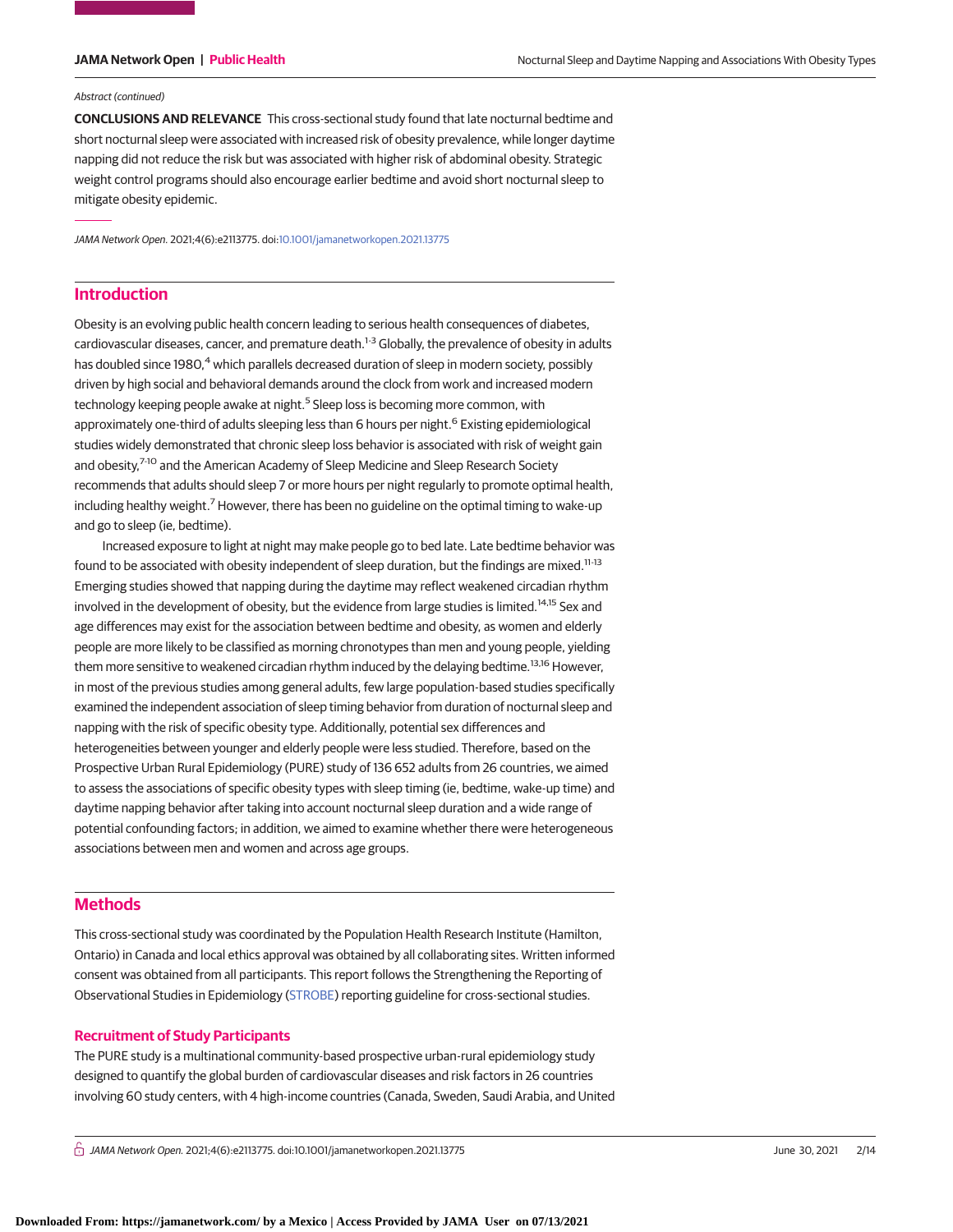Arab Emirates), 17 middle-income countries (Ecuador, Argentina, Brazil, Chile, China, Colombia, Iran, Malaysia, Palestine, Poland, South Africa, Sudan, Philippines, Russia, Kazakhstan, Kyrgyzstan, and Turkey) and 5 low-income countries (Bangladesh, India, Pakistan, Tanzania, and Zimbabwe), classified according to the World Bank classification for 2006 when the study was initiated. Details of the study design and participant recruitment have been described previously.<sup>17</sup> In brief, baseline data were collected at the community, household, and individual levels using standardized questionnaires, collecting information on sociodemographic factors, sleep, and other lifestyle behavior factors (eg, smoking, diet, and physical activity), past medical history, and family history of medical conditions.

Physical activity was assessed by total physical activities from occupational, transportation, housework, and leisure time according to the International Physical Activity Questionnaire,<sup>18</sup> and categorized into low (<600 metabolic equivalent of task [MET]–min/wk; eg, having 3 days of walking for 30 min/d in 1 week), moderate (600-3000 MET-min/wk; eg, having 5 days of bicycling at a regular pace for 30 min/d in 1 week) and high (>3000 MET-min/week; eg, having 7 days of fast bicycling for 1 h/d in 1 week) activity. The total energy intake of each participant was estimated based on country-specific validated food frequency questionnaires.<sup>19</sup> Among all 181 882 participants with anthropometric measurements, 45 230 were excluded from further data analyses owing to missing (because of either being enrolled prior to inclusion of sleep questions or no response) or implausible nocturnal sleep duration (or napping hours) or missing data of sex or age using the same inclusion and exclusion criteria of our previous report.<sup>15</sup> Finally, a total of 136 652 men and women aged 35 to 70 years who completed baseline information on sleep and anthropometric measurements and recruited mainly during 2005 to 2009 were included. The flowchart of participant recruitment is shown in the eFigure in the [Supplement.](https://jama.jamanetwork.com/article.aspx?doi=10.1001/jamanetworkopen.2021.13775&utm_campaign=articlePDF%26utm_medium=articlePDFlink%26utm_source=articlePDF%26utm_content=jamanetworkopen.2021.13775)

### **Sleep Timing, Nocturnal Sleep Duration, and Napping**

Each participant's usual sleep timing behaviors, mean nocturnal sleep duration, and daily napping behavior were obtained using the baseline standardized questionnaire. Sleep timing behaviors included bedtime and wake-up time, which were ascertained using the following question "During your longest or nocturnal sleep period, what time do you normally go to bed and wake up (in a 24-hour cycle)?" Daily habitual siesta or nap duration was also recorded. Siesta means a short afternoon rest or nap taken after the midday meal, which is a traditional lifestyle in some countries with particularly warm weather. Chronic short sleep was defined as mean nocturnal sleep duration of less than 6 hours,<sup>20</sup> and chronic sleep deprivation was defined as mean nocturnal sleep duration of less than 5 hours.<sup>21</sup> Bedtime was classified into 5 subgroups: 6 AM to 8 PM, 8 PM to 10 PM, 10 PM to midnight, midnight to 2 AM, and 2 AM to 6 AM, based on the human physiology of sleep and circadian rhythm of melatonin that peaks at 2 to 3 AM, while keeping awake at night may suppress secretion of melatonin associated with an increased risk of obesity, cardiovascular diseases and cancers.<sup>22,23</sup> Wake-up time was categorized into 3 subgroups: before 4 AM, 4 AM to 6 AM, and after 6 AM. For nocturnal sleep, we further defined late bedtime as midnight or later and daytime bedtime as between 6 AM and 8 PM.

## **Anthropometric Measurements**

We measured each participant's anthropometric data at the baseline survey. Trained health professionals recorded body height (in meters), body weight (in kilograms), and waist circumference (in centimeters) according to a standard protocol. Height was measured to the nearest 0.1 cm without shoes using a standard stadiometer, and weight was recorded in light clothing to the nearest 0.1 kg. Waist circumference was assessed using a flexible anthropometric tape to the nearest 0.1 cm at the midpoint between the lowest rib margin and anterior superior iliac crest immediately after expiration. Hip circumference was measured to the nearest 0.1 cm at the greatest protrusion of the gluteal muscles. Waist-to-hip ratio and waist-to-height ratio were calculated as the ratio of waist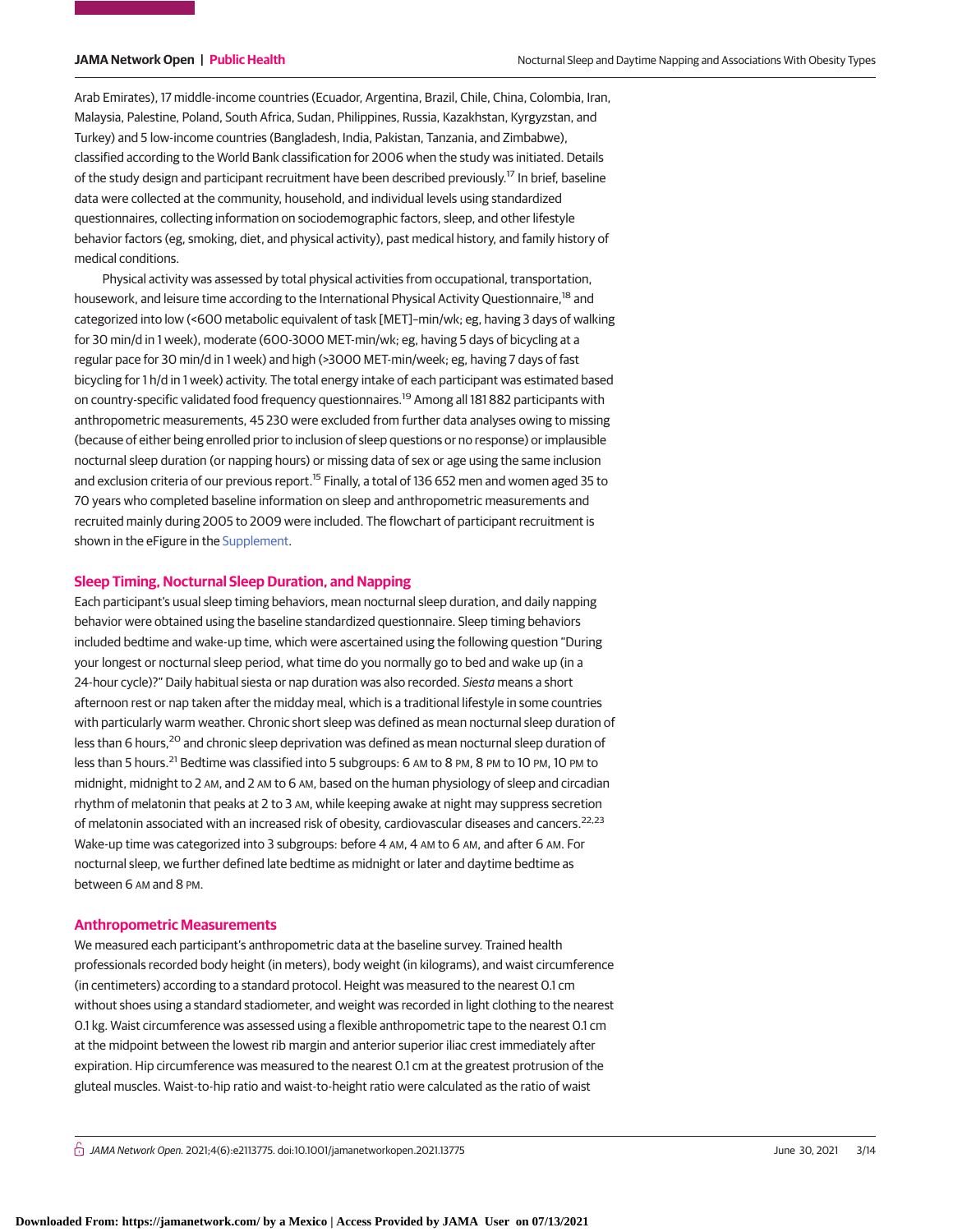circumference to hip circumference and height, respectively. Body mass index (BMI) was calculated as weight in kilograms divided by height in meters squared.<sup>2</sup>

### **Outcome Assessment**

The main outcome was prevalence of obesity, which was further specified as general obesity and abdominal obesity. General obesity was defined as BMI of 30 or greater, according to the World Health Organization's (WHO) definition and for international comparability. Abdominal obesity was defined as a waist circumference greater than 102 cm for men or greater than 88 cm for women, according to the Adult Treatment Panel III criteria.<sup>24</sup>

### **Statistical Analysis**

Baseline characteristics of participants were summarized and compared by subgroups of habitual bedtime. Continuous variables were expressed as mean with SD and compared by 1-way analysis of variance or Kruskal-Wallis test. Categorical variables were presented as frequency (percentage) and compared by 2-way  $\chi^2$  test. To investigate the associations between sleep timing behaviors (ie, bedtime and wake-up time) and specific obesity types, multilevel logistic regression models were applied to calculate adjusted odds ratios (AORs) and the 95% CIs, using bedtime 8 PM to 10 PM or wake-up time 4 AM to 6 AM as the reference. Random effects for centers were used to account for the clustering within centers (which also accounts for country and region). The fully adjusted models for the association with bedtime included age, sex, education, location (urban or rural area), country income status (high, middle, or low), smoking status (current or former vs never smoker), drinking status (drinker vs nondrinker), family history of cardiovascular conditions (defined as father, mother, or siblings having diabetes, stroke, coronary heart disease, or high blood pressure), history of diabetes (defined as self-reported diabetes or using antidiabetic medications), depression, physical activity (expressed as MET-min/wk), nocturnal sleep duration (hours), total energy intake (kilocalories), and habitual naps (yes or no). We examined collinearity between potential confounding variables using variance inflation factors (VIFs), and all VIFs were less than 5, indicating a lower chance of collinearity problem between these covariables.

We examined the normality for the timing and length of nocturnal sleep, and they were not strictly normally distributed. We then classified nocturnal sleep duration into 7 subgroups (<5 hours, 5-6 hours, 6-7 hours, 7-8 hours, 8-9 hours, 9-10 hours, ≥10 hours) and napping duration into 3 subgroups (O, O-1 hour,  $\geq$ 1 hour) to examine the associations with the key outcomes by taking sleep duration of 7 or more to less than 8 hours and napping 0 hours as the reference. Additionally, we calculated midsleep time (MST) as a measurement of sleep phase, using noon as the reference and formula bedtime + (nocturnal sleep duration / 2), and treated MST as a continuous variable when examining the association with obesity types.

Given potential differences in the definition of abdominal obesity between ethnic groups, we performed sensitivity analyses by redefining ethnicity-specific abdominal obesity (ethnic groups were classified based on the self-reported ethnicity of the participants) according to the current recommended waist circumference thresholds for abdominal obesity prescribed by a Joint Interim Statement<sup>25</sup>; however, we only redefined general obesity in the sensitivity analyses for Chinese individuals according to the recommended criteria for Chinese population (ie, BMI $\geq$ 28) because the WHO has no clear guideline for Asian populations.<sup>26</sup> Missing data of sleep owing to no response (eFigure in the [Supplement\)](https://jama.jamanetwork.com/article.aspx?doi=10.1001/jamanetworkopen.2021.13775&utm_campaign=articlePDF%26utm_medium=articlePDFlink%26utm_source=articlePDF%26utm_content=jamanetworkopen.2021.13775) were imputed using SAS statistical software Multiple Imputation Procedure (SAS Institute) to reanalyze the data as the sensitivity analysis. Subgroup analyses were performed according to categories of nocturnal short sleep (ie, <6 h/d vs ≥6 h/d), nocturnal sleep deprivation (ie, <5 h/d vs ≥5 h/d), and napping behavior (yes vs no) to examine if the associations of bedtime with obesity outcomes were modified by short sleep, sleep deprivation, or napping behavior. Consistency of associations of bedtime and MST with specific obesity types was also assessed across subgroups by introducing a multiplicative term in the full models for sex (men vs women), age (ie <65 years vs ≥65 years), physical activity (low, moderate, or high) and total energy

 $\bigcap$  JAMA Network Open. 2021;4(6):e2113775. doi:10.1001/jamanetworkopen.2021.13775 (Reprinted) June 30, 2021 4/14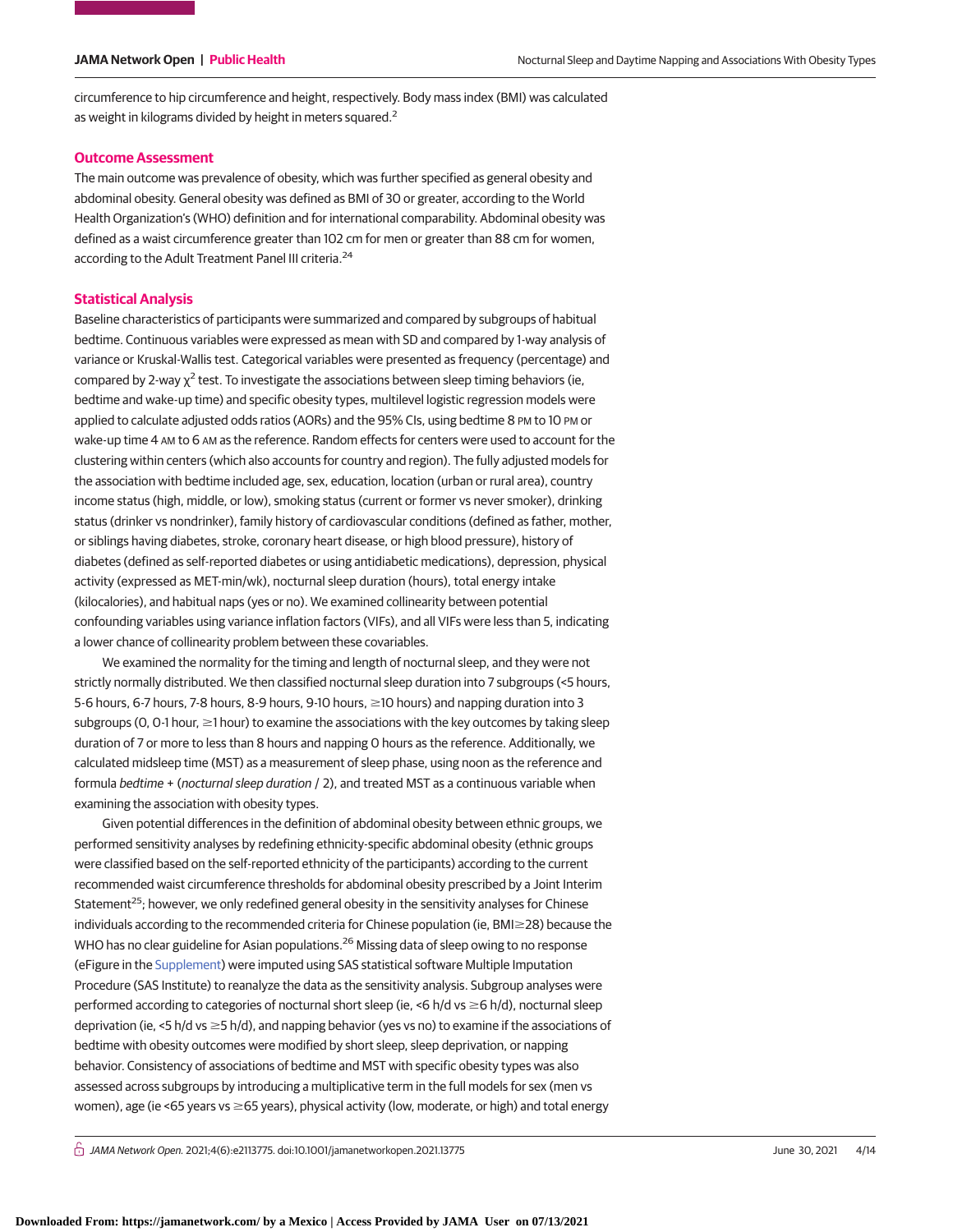intake (tertiles), and further stratified analysis was conducted only if the multiplicative interaction test was statistically significant. P values were 2-sided, and statistical significance was set at  $P < .05$ . All multivariate analyses were performed based on the complete data of 136 652 participants. Data analysis occurred from October 2020 through March 2021.

# **Results**

Among 136 652 people included analysis, 55 000 (40.2%) were men and 81 652 (59.8%) were women, with a mean (SD) age of 51.0 (9.8) years. Among the overall cohort, the mean (SD) nocturnal sleep duration was 7.8 (1.4) hours and 54 178 participants (39.7%) had daily napping behavior. A total of 19 660 participants (14.4%) had late bedtime behavior (ie, midnight or later), with a mean (SD) MST value of 15.8 (0.98) (ie, 3:48 AM). The mean (SD) bedtime for people living in high-income countries was 10:54 PM (83 minutes), 33 minutes later than those in the middle-income countries (10:21 PM [81 minutes]) and 45 minutes later than those in the low-income countries (10:09 PM [75 minutes]). Urban residents went to bed later than people living in the rural areas (mean [SD] bedtime, 10:44 [80 minutes] PM vs 9:58 PM [77 minutes]). Median (interquartile range [IQR]) MST was later among people living in urban areas (2:30 AM [2:00 AM-3:00 AM]) and middle-income countries (2:15 AM [1:30 AM-3:00 AM]) or high-income countries (2:45 AM (2:10 AM-3:15 AM]) compared with residents in rural areas (2:00 AM [1:30 AM-2:30 AM]) and low-income countries (2:00 AM [1:30 AM-2:30 AM]).

As shown in Table 1, compared with those who went to bed between 8 PM and 10 PM, individuals who had late bedtime were relatively younger, more often men and educated, and were more likely to live in urban areas and high-income countries. Moreover, people with late bedtime were more prone to late rise and had a relatively shorter nocturnal sleep duration and delayed MST, and they were more likely to be smokers and alcohol drinkers. These individuals consumed higher total energy intake but had less physical activity (Table 1). Compared with individuals who went to bed earlier, people who went to sleep later had higher mean (SD) BMI (eg, 25.2 [5.0] among people who went to bed from 8 PM-10 PM vs 28.9 [6.4] among those who went to bed from 2 AM-6 AM) and waist circumference (eg, 83.3 [12.6] cm among people who went to bed from 8 PM-10 PM vs 92.9 [14.9] cm among those who went to bed from 2 AM-6 AM) (Table 1). A similar trend was also observed for other anthropometric measurements, including hip circumference, waist-to-hip ratio and waist-to-height ratio (Table 1).

A total of 27 195 participants (19.9%) had general obesity and 37 024 participants (27.1%) had abdominal obesity. Compared with the bedtime 8 PM to 10 PM, late bedtime (ie, midnight-6AM) was positively associated with prevalence of general obesity (AOR, 1.20; 95% CI, 1.12-1.29) and abdominal obesity (AOR, 1.20; 95% CI, 1.12-1.28). Participants with the latest bedtime (ie, 2 AM-6 AM) had the highest prevalence of general obesity (AOR, 1.35; 95% CI, 1.18-1.54) and abdominal obesity (AOR, 1.38; 95% CI, 1.21-1.58) (**Table 2**). Neither daytime bedtime (ie, 6AM-8PM) nor wake-up time was significantly associated with obesity outcomes.

Compared with participants with nocturnal sleep duration of 7 to 8 hours, participants with sleep deprivation (ie, nocturnal sleep <5 h/d) had the highest prevalence of general obesity (AOR, 1.27; 95% CI, 1.13-1.43) and abdominal obesity (AOR, 1.16; 95% CI, 1.03-1.30) (**Table 3**). Nocturnal sleep duration longer than 6 hours was not associated with specific obesity types. However, longer daytime napping was significantly associated with increased prevalence of general obesity (eg,  $\geq$ 1 hour: AOR, 1.22; 95% Cl, 1.15-1.30) and abdominal obesity (eg, ≥1 hour: AOR, 1.39; 95% Cl, 1.31-1.47) (Table 3). Moreover, an hourly delay of MST was found to be associated with significantly increased prevalence of general obesity (AOR, 1.05; 95% CI, 1.03-1.07) and abdominal obesity (AOR, 1.05; 95% CI, 1.03-1.07).

Further stratified multivariate analyses focused on the association of bedtime and MST with specific obesity types according to sex, age, lifestyle factors, length of nocturnal sleep, and napping behavior. A similar pattern of association was observed between the subgroups of interest with

 $\bigcap$  JAMA Network Open. 2021;4(6):e2113775. doi:10.1001/jamanetworkopen.2021.13775 (Alexandre) June 30, 2021 5/14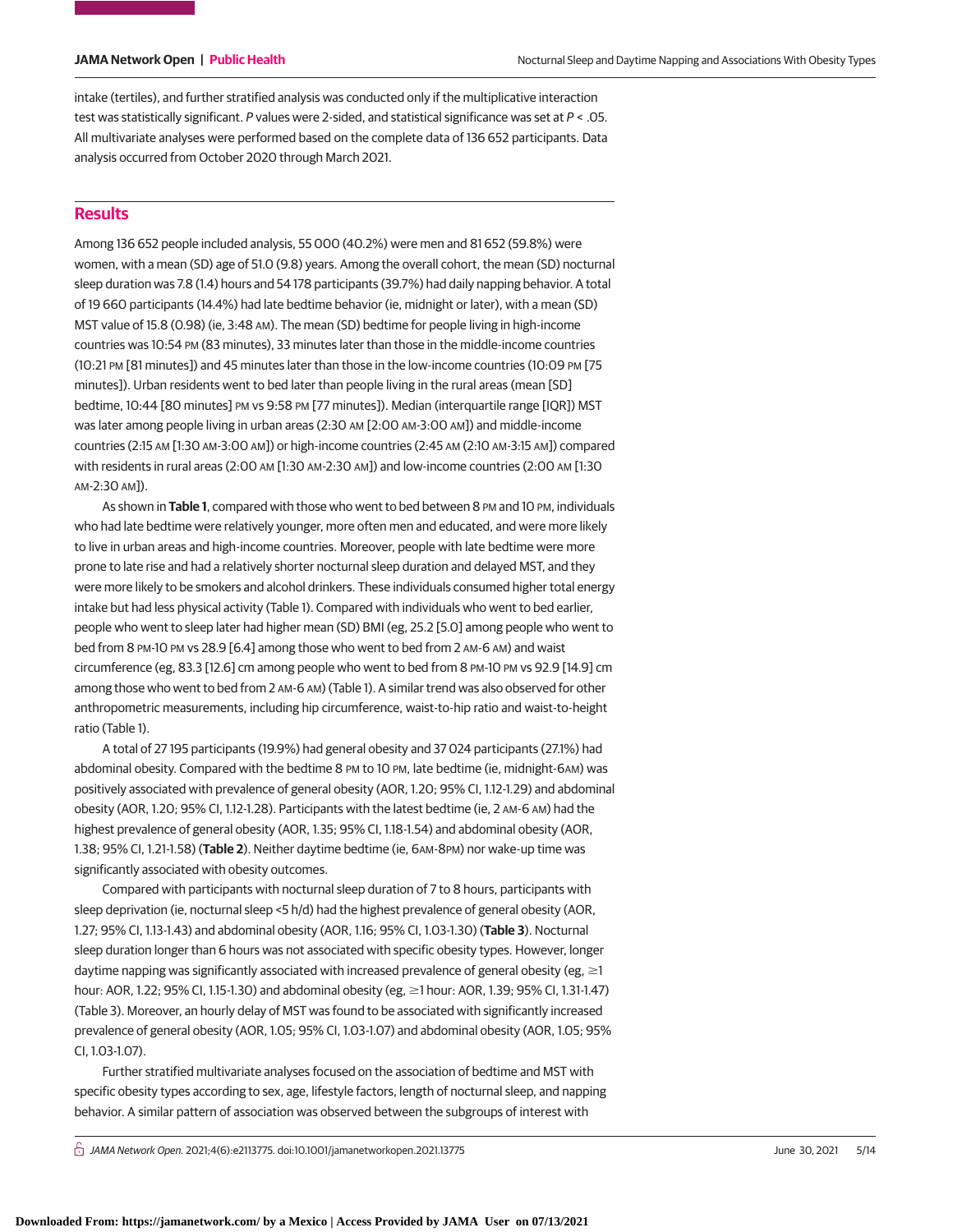exceptions of sex and age. As shown in the **Figure**, the associations between bedtime and general or abdominal obesity among women were consistently higher than those among men (P for interaction < .001), except for the category daytime bedtime among men, in which an exceptional statistically significant AOR for abdominal obesity was observed. A significant positive association was found between MST and the general and abdominal obesity types, with a consistently higher AOR among women than that men and among people aged 65 years or older than those aged younger than 65 years (**Table 4**).

In sensitivity analysis, replacing the cutoff points of general obesity and abdominal obesity using the criteria for specific ethnic groups did not change the patterns of associations with specific obesity types, although the association with wake-up time became statistically significant (eTable 1 in

| Table 1. Baseline Characteristics of Participants by Bedtime <sup>a</sup> |                                |                             |                                 |                                |                           |  |
|---------------------------------------------------------------------------|--------------------------------|-----------------------------|---------------------------------|--------------------------------|---------------------------|--|
|                                                                           | Bedtime, No. (%) (N = 136 652) |                             |                                 |                                |                           |  |
| Characteristic                                                            | Daytime<br>$(n = 1769)^{b}$    | 8 PM-10 PM<br>$(n = 31472)$ | 10 PM-midnight<br>$(n = 83751)$ | Midnight-2 AM<br>$(n = 17939)$ | 2 AM-6 AM<br>$(n = 1721)$ |  |
| Age, mean (SD), y                                                         | 52.5 (10.3)                    | 51.7(10.1)                  | 51.1(9.8)                       | 49.8 (9.4)                     | 49.2 (9.3)                |  |
| Sex                                                                       |                                |                             |                                 |                                |                           |  |
| Men                                                                       | 727 (41.1)                     | 12 055 (38.3)               | 33 868 (40.4)                   | 7601 (42.4)                    | 749 (43.5)                |  |
| Women                                                                     | 1042 (58.9)                    | 19417 (61.7)                | 49 883 (59.6)                   | 10 338 (57.6)                  | 972 (56.5)                |  |
| <b>Education attainment</b>                                               |                                |                             |                                 |                                |                           |  |
| None or primary school                                                    | 1171 (66.5)                    | 17 000 (54.1)               | 28 211 (33.7)                   | 5918 (33.0)                    | 536 (31.2)                |  |
| Secondary, high, or higher<br>secondary                                   | 459 (26.0)                     | 11 372 (36.2)               | 32 366 (38.7)                   | 6218 (34.7)                    | 631 (36.7)                |  |
| Trade, college, or university                                             | 132 (7.5)                      | 3029 (9.6)                  | 23 073 (27.6)                   | 5790 (32.3)                    | 552 (32.1)                |  |
| Living location                                                           |                                |                             |                                 |                                |                           |  |
| Urban                                                                     | 480 (27.1)                     | 10 601 (33.7)               | 49 655 (59.3)                   | 13 165 (73.4)                  | 1380 (80.2)               |  |
| Rural                                                                     | 1289 (72.9)                    | 20 871 (66.3)               | 34 096 (40.7)                   | 4774 (26.6)                    | 341 (19.8)                |  |
| Country income status                                                     |                                |                             |                                 |                                |                           |  |
| High                                                                      | 83 (4.7)                       | 1350(4.3)                   | 12 086 (14.4)                   | 2443 (13.6)                    | 444 (25.8)                |  |
| Middle                                                                    | 1498 (84.7)                    | 26 137 (83.0)               | 62 673 (74.8)                   | 14675 (81.8)                   | 1168 (67.9)               |  |
| Low                                                                       | 188 (10.6)                     | 3985 (12.7)                 | 8992 (10.7)                     | 821 (4.6)                      | 109(6.3)                  |  |
| Smoking status                                                            |                                |                             |                                 |                                |                           |  |
| <b>No</b>                                                                 | 1093 (62.1)                    | 21954 (70.5)                | 57 657 (69.1)                   | 10794 (60.3)                   | 803 (46.7)                |  |
| Current or former                                                         | 666 (37.9)                     | 9191 (29.5)                 | 25 737 (30.9)                   | 7120 (39.7)                    | 915 (53.3)                |  |
| Alcohol drinking                                                          |                                |                             |                                 |                                |                           |  |
| <b>No</b>                                                                 | 973 (55.4)                     | 21 583 (69.4)               | 54 413 (65.6)                   | 11 328 (64.3)                  | 984 (58.6)                |  |
| Current or former                                                         | 783 (44.6)                     | 9524 (30.6)                 | 28 5 65 (34.4)                  | 6293 (35.7)                    | 694 (41.4)                |  |
| Physical activity,<br>mean (SD), MET-min/wk                               | 5886 (6338)                    | 4815 (5555)                 | 4428 (4891)                     | 3891 (4628)                    | 3568 (4738)               |  |
| Total energy intake,<br>mean (SD), kcal                                   | 2320 (1122)                    | 2165 (975)                  | 2207 (957)                      | 2376 (1011)                    | 2444 (1070)               |  |
| Nocturnal sleep duration,<br>mean (SD), h                                 | 9.7(1.7)                       | 8.8(1.1)                    | 7.6(1.1)                        | 6.7(1.4)                       | 6.3(1.6)                  |  |
| Duration of daytime naps,<br>mean (SD), h                                 | 1.0(0.7)                       | 1.0(0.6)                    | 1.0(0.6)                        | 1.1(0.6)                       | 1.2(0.7)                  |  |
| Wake-up time, median (IQR),<br>h:min in 24 h                              | 5:30<br>$(5:00-6:00)$          | 6:00<br>$(5:00-6:00)$       | 6:00<br>$(5:30-7:00)$           | 7:00<br>$(6:00-8:00)$          | 9:00<br>$(7:00-10:00)$    |  |
| MST, median (IQR),<br>h:min in 24 h                                       | ΝC                             | 1:23<br>$(1:00-1:31)$       | 2:30<br>$(2:00-2:45)$           | 3:30<br>$(3:00-4:00)$          | 5:30<br>$(4:45-6:15)$     |  |
| Anthropometric<br>measurements, mean (SD)                                 |                                |                             |                                 |                                |                           |  |
| <b>BMI</b>                                                                | 25.1(5.4)                      | 25.2(5.0)                   | 26.2(5.0)                       | 28.3 (5.7)                     | 28.9(6.4)                 |  |
| Waist circumference, cm                                                   | 83.7 (13.4)                    | 83.3 (12.6)                 | 86.1 (13.2)                     | 91.1(13.8)                     | 92.9 (14.9)               |  |
| Hip circumference, cm                                                     | 95.0 (11.6)                    | 95.3 (10.7)                 | 98.1 (10.8)                     | 102.5 (11.6)                   | 103.8 (12.9)              |  |
| Waist-to-hip ratio                                                        | 0.88(0.09)                     | 0.87(0.08)                  | 0.88(0.08)                      | 0.89(0.09)                     | 0.90(0.09)                |  |
| Waist-to-height ratio                                                     | 0.53(0.08)                     | 0.52(0.08)                  | 0.53(0.08)                      | 0.56(0.09)                     | 0.57(0.09)                |  |

Abbreviations: BMI, body mass index (calculated as weight in kilograms divided by height in meters squared); IQR, interquartile range; NC, not calculated; MET, metabolic equivalent of task; MST, midsleep time.

 $\bigcap$  JAMA Network Open. 2021;4(6):e2113775. doi:10.1001/jamanetworkopen.2021.13775 (Reprinted) June 30, 2021 6/14

**Downloaded From: https://jamanetwork.com/ by a Mexico | Access Provided by JAMA User on 07/13/2021**

<sup>&</sup>lt;sup>a</sup> All variables were summarized and compared by subgroups of habitual bedtime and showed a P < .001. Continuous variables were compared by 1-way analysis of variance or Kruskal-Wallis test. Categorical variables were compared by  $\chi^2$  test. All calculations were based on participants with complete data.

<sup>b</sup> Defined as bedtime between 6 AM and 8 PM. MST was not calculated for this group.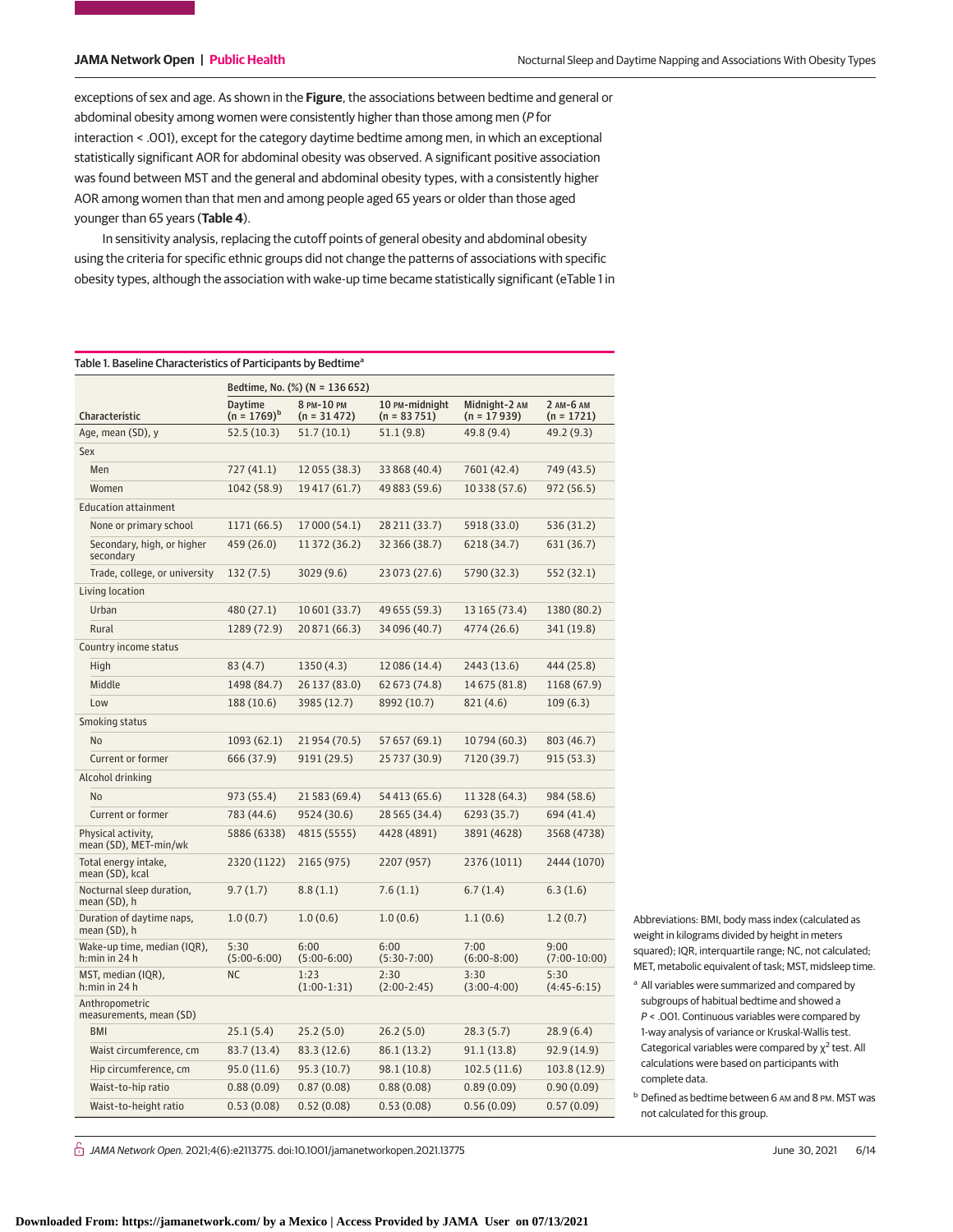the [Supplement\)](https://jama.jamanetwork.com/article.aspx?doi=10.1001/jamanetworkopen.2021.13775&utm_campaign=articlePDF%26utm_medium=articlePDFlink%26utm_source=articlePDF%26utm_content=jamanetworkopen.2021.13775). The associations remained almost unchanged after multiple imputation of missing sleep data (eTable 2 in the [Supplement\)](https://jama.jamanetwork.com/article.aspx?doi=10.1001/jamanetworkopen.2021.13775&utm_campaign=articlePDF%26utm_medium=articlePDFlink%26utm_source=articlePDF%26utm_content=jamanetworkopen.2021.13775).

# **Discussion**

This large multinational population-based cross-sectional study of participants from 26 countries in the PURE study found that people from urban areas and high-income countries were more likely to have later bedtimes. Late bedtime behavior was associated with higher levels of anthropometric measurements of obesity and prevalence of general obesity or abdominal obesity, particularly in women. Nocturnal sleep shorter than 5 hours per night was significantly associated with obesity, especially general obesity; furthermore, longer daytime napping could not compensate for the loss of nocturnal sleep but may further increase the potential risk, particularly for abdominal obesity. Nocturnal sleep of 6 hours or longer was not associated with increased prevalence of any obesity type.

Current sleep consensus statements, such as those from the American Academy of Sleep Medicine and Sleep Research Society,<sup>7</sup> recommend that adults should sleep at least 7 hours per night

Table 2. Multilevel Logistic Regression Analyses for Associations of Sleep Timing With General Obesity and Abdominal Obesity

|                      | General obesity |                     |           | <b>Abdominal obesity</b> |                   |           |  |
|----------------------|-----------------|---------------------|-----------|--------------------------|-------------------|-----------|--|
| Sleep schedule       | No(%)           | AOR (95% CI)        | P value   | No(%)                    | AOR (95% CI)      | P value   |  |
| <b>Bedtime</b>       |                 |                     |           |                          |                   |           |  |
| Daytime <sup>a</sup> | 292(16.5)       | $0.98(0.83 - 1.16)$ | .81       | 427(24.1)                | $1.04(0.90-1.20)$ | .59       |  |
| 8 PM-10 PM           | 4496 (14.3)     | 1 [Reference]       | <b>NA</b> | 6748 (21.4)              | 1 [Reference]     | <b>NA</b> |  |
| 10 PM-midnight       | 15 991 (19.1)   | $1.08(1.03-1.14)$   | .004      | 22 125 (26.4)            | $1.06(1.02-1.11)$ | .009      |  |
| Midnight-2 AM        | 5788 (32.3)     | $1.19(1.11-1.28)$   | < 0.001   | 6959 (38.8)              | $1.19(1.11-1.27)$ | < 0.001   |  |
| 2 AM-6 AM            | 628(36.5)       | $1.35(1.18-1.54)$   | < .001    | 765 (44.5)               | $1.38(1.21-1.58)$ | < .001    |  |
| Wake-up time         |                 |                     |           |                          |                   |           |  |
| Before 4 AM          | 526(20.6)       | $0.91(0.79-1.04)$   | .17       | 720 (28.2)               | $0.89(0.78-1.01)$ | .07       |  |
| 4 AM-6 AM            | 7085 (18.1)     | 1 [Reference]       | <b>NA</b> | 10015(25.5)              | 1 [Reference]     | <b>NA</b> |  |
| After 6 AM           | 19 5 84 (20.6)  | $1.04(0.99-1.09)$   | .10       | 26 289 (27.7)            | $1.01(0.97-1.06)$ | .52       |  |

Abbreviations: AOR, adjusted odds ratio; NA, not applicable.

<sup>a</sup> Defined as bedtime between 6 AM and 8 PM.

Table 3. Multilevel Logistic Regression Analyses for Associations of Nocturnal Sleep and Napping Duration With General Obesity and Abdominal Obesity

|                             | <b>General obesity</b> |                           |           | <b>Abdominal obesity</b> |                           |           |  |
|-----------------------------|------------------------|---------------------------|-----------|--------------------------|---------------------------|-----------|--|
| <b>Measure</b>              | No(%)                  | AOR (95% CI) <sup>a</sup> | P value   | No(%)                    | AOR (95% CI) <sup>b</sup> | P value   |  |
| Nocturnal sleep duration, h |                        |                           |           |                          |                           |           |  |
| < 5                         | 737 (28.6)             | $1.27(1.13-1.43)$         | < .001    | 887 (34.4)               | $1.16(1.03-1.30)$         | .01       |  |
| $5 - 6$                     | 1818 (28.3)            | $1.15(1.07-1.25)$         | < .001    | 2212 (34.4)              | $1.07(0.99-1.16)$         | .07       |  |
| $6 - 7$                     | 4141 (24.6)            | $1.05(0.99-1.11)$         | .11       | 5319 (31.6)              | $1.05(0.99-1.10)$         | .10       |  |
| $7 - 8$                     | 7152 (20.3)            | 1 [Reference]             | <b>NA</b> | 9665 (27.4)              | 1 [Reference]             | <b>NA</b> |  |
| $8 - 9$                     | 7124 (16.9)            | $0.95(0.91-0.99)$         | .02       | 10 315 (24.5)            | $0.98(0.94-1.02)$         | .27       |  |
| $9 - 10$                    | 3962 (17.3)            | $0.93(0.88-0.99)$         | .02       | 5626 (24.5)              | $0.97(0.92 - 1.02)$       | .23       |  |
| >10                         | 2261(21.6)             | $0.96(0.89-1.03)$         | .28       | 3000 (28.7)              | $0.95(0.88-1.02)$         | .13       |  |
| Nap duration, h             |                        |                           |           |                          |                           |           |  |
| $\mathbf{0}$                | 16 574 (20.1)          | 1 [Reference]             | <b>NA</b> | 22 097 (26.8)            | 1 [Reference]             | <b>NA</b> |  |
| $0 - 1$                     | 8091 (19.0)            | $1.15(1.11-1.20)$         | < 0.001   | 11 383 (26.7)            | $1.19(1.15-1.23)$         | < 0.01    |  |
| $\geq$ 1                    | 2530 (21.8)            | $1.22(1.15-1.30)$         | < .001    | 3544 (30.5)              | $1.39(1.31-1.47)$         | < .001    |  |

Abbreviations: AOR, adjusted odds ratio; NA, not applicable.

<sup>a</sup> Adjusted for age, sex, education, location, country income status, smoking status, drinking status, family history of disease, diabetes, depression, physical activity, total energy intake, bedtime, napping, and center as random effect.

b Adjusted for age, sex, education, location, country income status, smoking status, drinking status, family history of disease, diabetes, depression, physical activity, total energy intake, bedtime, nocturnal sleep duration, and center as random effect.

 $\bigcap$  JAMA Network Open. 2021;4(6):e2113775. doi:10.1001/jamanetworkopen.2021.13775 (Reprinted) June 30, 2021 7/14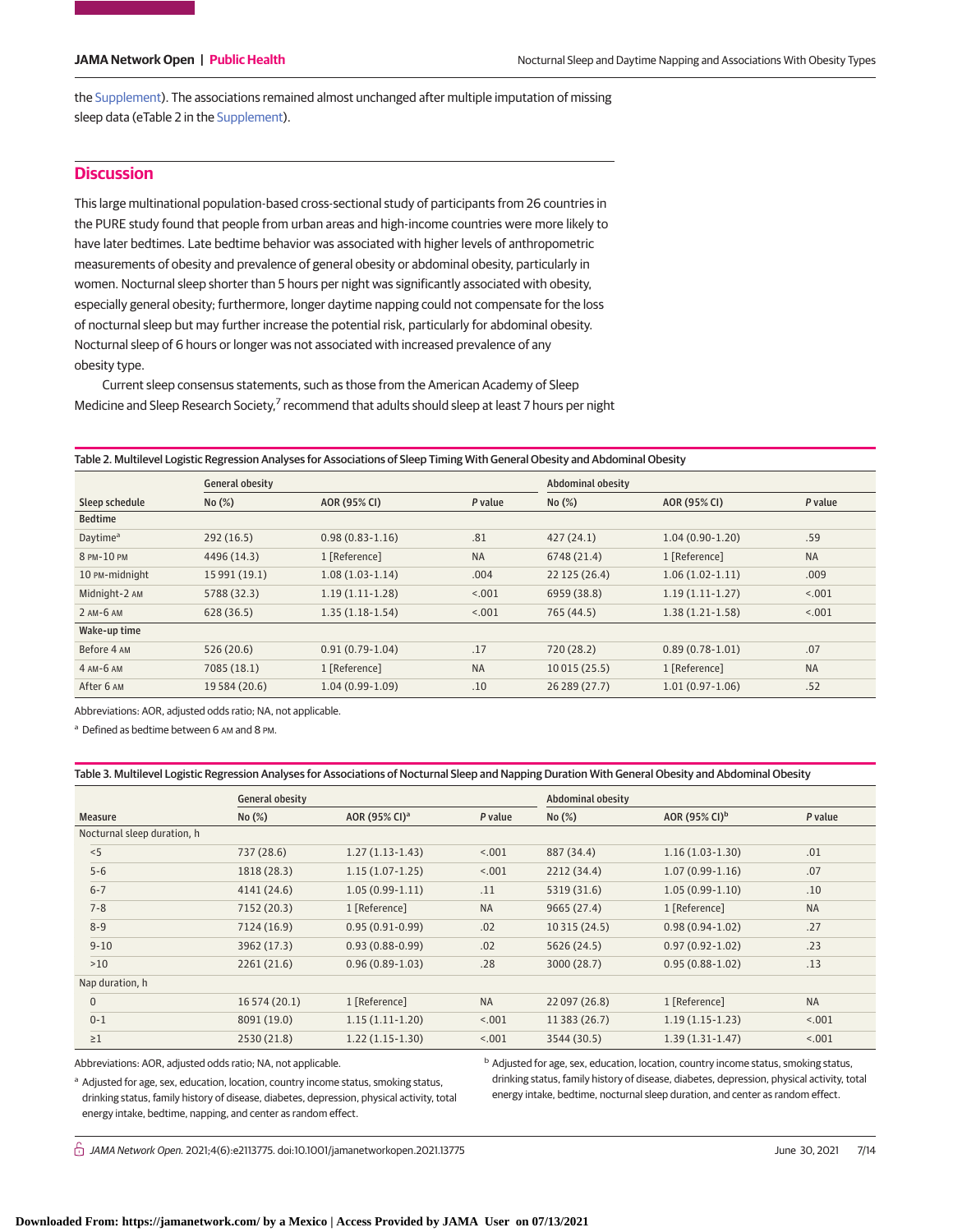on a regular basis to promote optimal health. Our large multinational study including 136 652 participants from 26 countries found that the positive association of sleep duration with general or abdominal obesity was restricted to short sleep duration of less than 6 hours per night. Our study provides additional evidence for recommendation updates for the optimal nocturnal sleep duration from the currently suggested minimum of 7 hours to a minimum of 6 hours per night to promote healthy weight for adults. To our knowledge, there has been no recommendation on sleep timing (ie, time to bed and time to wake up) for health and well being. Recent research among children and

Figure. Associations Between Bedtime and Obesity, Stratified by Sex

### **A** General obesity



### **B** Abdominal obesity

| <b>Bedtime</b>    | AOR (95% CI)        | Lower risk of<br>abdominal obesity | Higher risk of<br>abdominal obesity | P value | P for       |
|-------------------|---------------------|------------------------------------|-------------------------------------|---------|-------------|
| Women             |                     |                                    |                                     |         | interaction |
| Daytime           | $0.92(0.77-1.09)$   |                                    |                                     | .32     |             |
| 8 PM to 10 PM     | 1 [Reference]       |                                    |                                     | NA      |             |
| 10 PM to midnight | $1.08(1.02 - 1.13)$ |                                    |                                     | .009    |             |
| Midnight to 2 AM  | $1.19(1.10-1.29)$   |                                    |                                     | < 0.001 |             |
| 2 AM to 6 AM      | $1.43(1.20-1.70)$   |                                    |                                     | < 0.001 |             |
| Men               |                     |                                    |                                     |         | < 0.001     |
| Daytime           | $1.36(1.02-1.80)$   |                                    |                                     | .03     |             |
| 8 PM to 10 PM     | 1 [Reference]       |                                    |                                     | NA      |             |
| 10 PM to midnight | $1.08(0.98-1.20)$   |                                    |                                     | .11     |             |
| Midnight to 2 AM  | $1.15(1.02-1.30)$   |                                    |                                     | .03     |             |
| 2 AM to 6 AM      | $1.21(0.97-1.52)$   |                                    |                                     | .10     |             |
|                   |                     | 0.5                                | $\overline{2}$                      |         |             |
|                   |                     |                                    | AOR (95% CI)                        |         |             |

General obesity was defined as body mass index (calculated as weight in kilograms divided by height in meters squared) of 30 or greater, and abdominal obesity was defined as waist circumference greater than 102 cm in men or greater than 88 cm in women. AOR indicates adjusted odds ratio; NA, not applicable.

Table 4. Multilevel Logistic Regression Analyses for Associations of Mid-Sleep Time With Prevalent General Obesity and Abdominal Obesity in All Participants and by Sex or Age

|                               | General obesity <sup>a</sup> |         | Abdominal obesity <sup>b</sup> |         |  |
|-------------------------------|------------------------------|---------|--------------------------------|---------|--|
| Group                         | AOR (95% CI)                 | P value | AOR (95% CI)                   | P value |  |
| All participants <sup>c</sup> | $1.05(1.03-1.07)$            | < 0.01  | $1.05(1.03-1.07)$              | < 0.01  |  |
| Sex                           |                              |         |                                |         |  |
| Men                           | $1.01(0.98-1.04)$            | .41     | $1.03(1.00-1.07)$              | .03     |  |
| Women                         | $1.06(1.03-1.08)$            | < 0.01  | $1.05(1.03-1.07)$              | < 0.01  |  |
| Age, y                        |                              |         |                                |         |  |
| <65                           | $1.04(1.02-1.06)$            | < 0.01  | $1.03(1.01-1.05)$              | < 0.01  |  |
| $\geq 65$                     | $1.04(0.98-1.10)$            | .16     | $1.05(1.00-1.11)$              | .05     |  |
|                               |                              |         |                                |         |  |

 $\bigcap$  JAMA Network Open. 2021;4(6):e2113775. doi:10.1001/jamanetworkopen.2021.13775 (Reprinted) June 30, 2021 8/14

Abbreviation: AOR, adjusted odds ratio.

- <sup>a</sup> Defined as body mass index (calculated as weight in kilograms divided by height in meters squared) of 30 or greater.
- <sup>b</sup> Defined as waist circumference as greater than 102 cm in men or greater than 88 cm in women.
- <sup>c</sup> Adjusted for age, sex, education, location, country income status, smoking status, drinking status, family history of disease, diabetes, depression, physical activity, total energy intake, nocturnal sleep duration, naps, and center as random effect.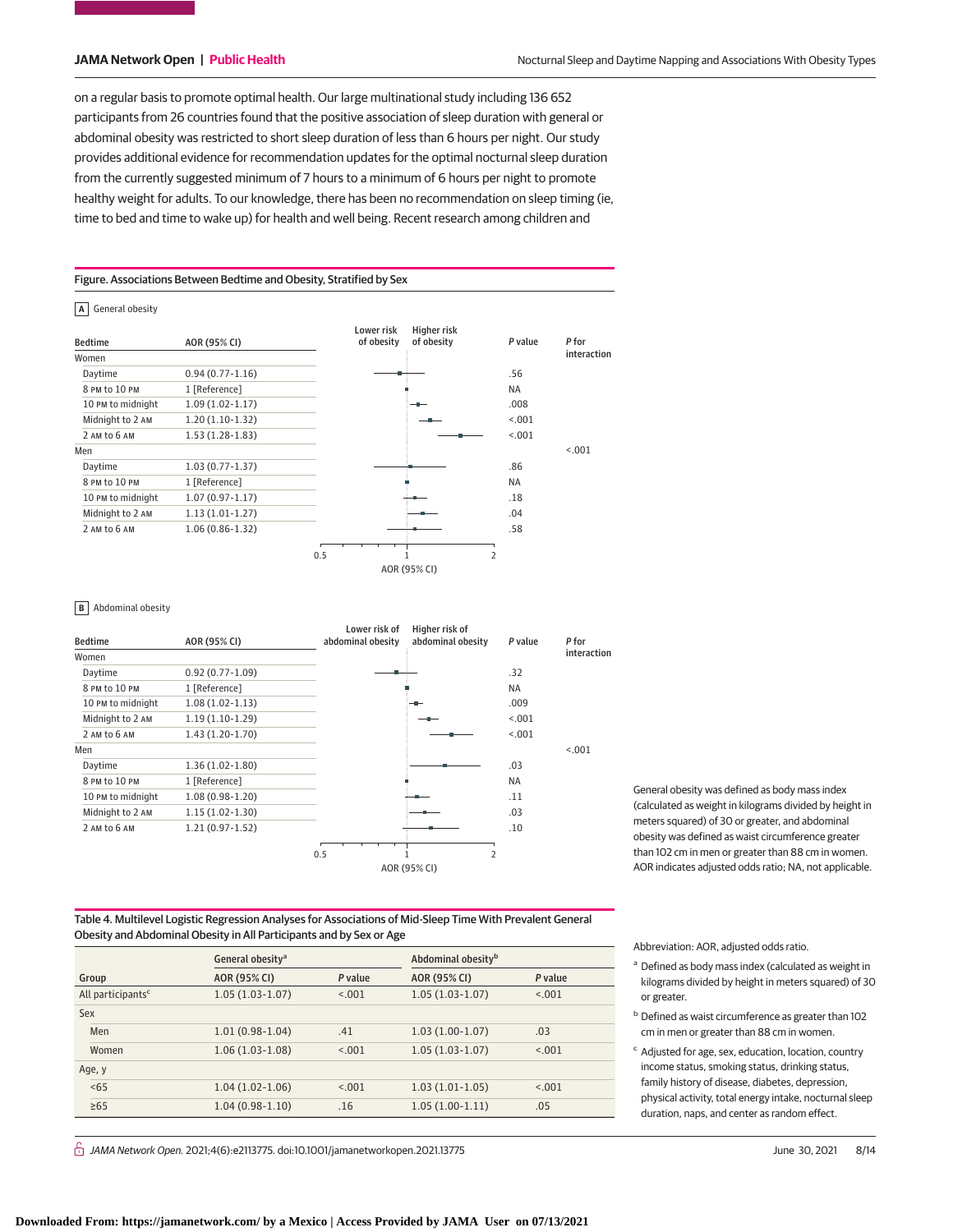adolescents has suggested that later bedtime may increase BMI or obesity risk,<sup>27-29</sup> but findings of studies among adults are conflicting.<sup>13,14,30-32</sup> In the Osteoporotic Fractures in Men and Study of Osteoporotic Fractures study by Patel et al<sup>14</sup> involving 3053 older men and 2985 older women, higher BMI was found among those who were the latest to bed, particularly in women. A 2018 study from Japan<sup>13</sup> of 9289 adults found that self-reported late bedtime was associated with general obesity among older adults after adjustment of sleep duration, but physical activity and total energy intake were not addressed. However, conflicting findings were reported in another survey among 13 429 US Hispanics/Latino individuals by Knutson et al,<sup>31</sup> in which self-reported late bedtime was associated with lower BMI among adults younger than 36 years. None of these studies attempted to specifically explore the association of sleep with abdominal obesity, probably because these studies were relatively small and thus had difficulties in disentangling the role of specific bedtime from complex obesogenic factors and sleep duration owing to limited power. Our study with a larger sample size investigated the associations of specific bedtime with specific obesity types by addressing nocturnal sleep duration, napping, and a wide range of confounding factors and found that later bedtime was associated with higher risk of general or abdominal obesity. Our findings are reliable, as shown by the consistent trend for the association between bedtime and obesity outcomes after the WHO's obesity criteria were replaced by ethnicity-specific obesity criteria in the sensitivity analysis.

Bedtime is a distinct determinant of sleep behavior that may impact obesity risk, possibly through affecting circadian rhythms. Human endogenous circadian rhythms are coordinated by the suprachiasmatic nucleus of the hypothalamus, with a day/night cycle of approximate 24 hours, which is synchronized to the environmental clues stimulated by the cycles of activity/rest, sleep/wake, and/or fasting/feeding.<sup>22</sup> Delaying bedtime and delayed sleep phase may induce a greater risk for circadian misalignment, which has been proposed to be the underlying cause for abdominal obesity in particular in studies among individuals who perform nightshift work.<sup>23,33</sup> Late bedtime or delayed sleep phase may be associated with more exposure to light at night, causing prolonged suppression of melatonin secretion from the pineal gland and leading to a weakened or misaligned circadian rhythm.<sup>22</sup> Misalignment of circadian rhythm has been associated with decreased levels of leptin but increased levels of plasma glucose, corticosteroids, and systemic inflammation that are associated with cardiometabolic abnormalities, and women are more susceptible than men.<sup>21,34-37</sup> These biological mechanisms may explain the observed higher risk of obesity among women with later bedtime or delayed sleep phase than that of men in our study, consistent with our hypothesis that women were more susceptible to negative outcomes associated with late bedtime behavior than men. The exceptionally higher association of bedtime by day with abdominal obesity among men may be explained by their engagement in nightshift work; however, this issue remains unresolved in our study, since we did not collect occupational history or shift work schedules.

Associations between wake-up time and obesity among adolescents and adults have been unclear. In our multinational population-based study, there were no associations between waking up later than 6 AM and obesity outcomes, except in the sensitivity analysis, in which the WHO's obesity criteria were replaced by ethnicity-specific obesity criteria, suggesting that some uncertainties may exist, and this would need to be further investigated in future studies. On the other hand, while daytime napping may be associated with considerable benefits in terms of mood, alertness, and cognitive performance,<sup>38</sup> napping could be a practical response to daytime sleepiness resulting from sleep loss, as late bedtime and early wake-up time could cause circadian misalignment, resulting in a prolonged high level of circulating melatonin after waking up, which, in turn, leads to longer napping as replacement. Circadian misalignment elevates cortisol level, which favors visceral fat deposition more than the peripheral fat,<sup>39</sup> and this may explain higher abdominal obesity prevalence among our study participants who took longer napping periods.

 $\bigcap$  JAMA Network Open. 2021;4(6):e2113775. doi:10.1001/jamanetworkopen.2021.13775 (Alexandre) June 30, 2021 9/14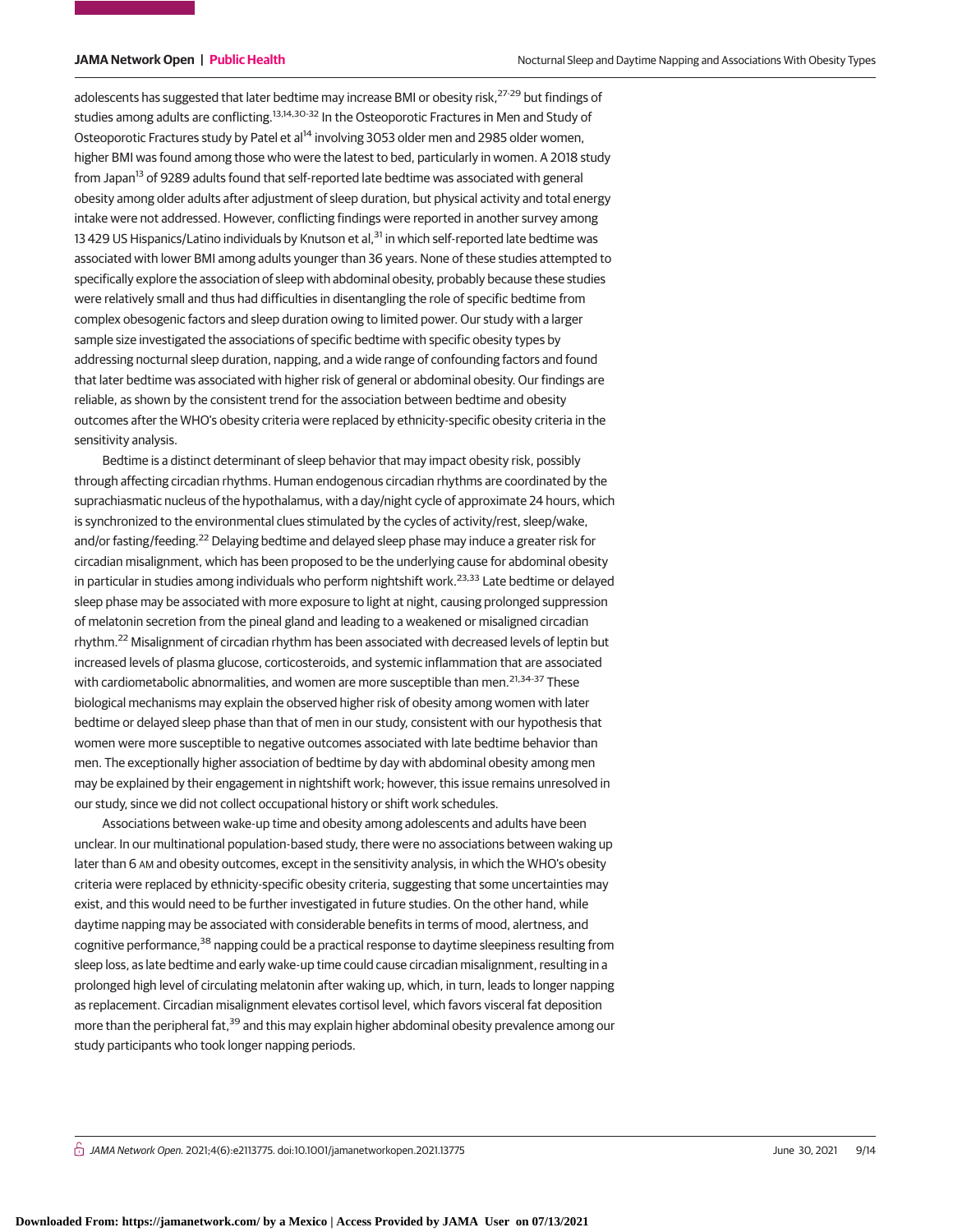### **Limitations**

Our study has a few limitations. First, because this is a cross-sectional study, we are limited to only detecting associations and not causal directions. While we hypothesized that sleep shortness increases risk for obesity, there are situations in which obesity can lead to disruptive sleep, such as sleep apnea. Only baseline results were included, since we did record anthropometric data systematically during follow-up. We expect to record this in the next round of follow-up and thereby assess whether these findings can be confirmed prospectively. Second, recall bias may impact sleep timing and sleep duration, since these were self-reported; however, if recall bias is present, this is likely a nondifferential misclassification, which would lead to an underestimation of the risk estimate. Third, we did not record information on sleep quality, which may affect obesity outcomes. Sleep quality may be affected by comorbid conditions (eg, depression, chronic cardiovascular or respiratory diseases), but we adjusted for comorbid conditions in the multivariate analysis; therefore, the confounding effect of sleep quality in our study is likely to be minimized. Also, previous studies have reported that sleep quality was not an independent risk factor for increased BMI after sleep duration was considered.<sup>27,40</sup> Forth, missingness of sleep data may be a concern. We performed sensitivity analyses using a multiple imputation approach, and the results were comparable with those not using imputation. Additionally, we did not examine the role of chronotype (expressed as the propensity of an individual to rest or be active within a 24-hour cycle) and late night activities (eg, night-time eating behavior, nightshift work)<sup>23,27,41</sup> that may contribute to the association between late bedtime and obesity, and this area of research is of important public health implication deserving further research.

# **Conclusions**

This cross-sectional study provided consistent epidemiological evidence from multinational adult populations that late nocturnal bedtime and delayed sleep phase may be independent risk factors for general obesity and abdominal obesity. Short nocturnal sleep less than 6 hours was positively associated with obesity; daytime napping could not revert the risk, but it may leave individuals more susceptible to abdominal obesity. Our findings suggest that strategic weight control programs should also encourage earlier bedtime and avoidance of short nocturnal sleep to mitigate obesity risk. Moreover, further prospective studies with objective exposure assessment on sleep pattern with longitudinal measurements on specific obesity types would be worthwhile.

### **ARTICLE INFORMATION**

**Accepted for Publication:** April 16, 2021.

**Published:** June 30, 2021. doi[:10.1001/jamanetworkopen.2021.13775](https://jama.jamanetwork.com/article.aspx?doi=10.1001/jamanetworkopen.2021.13775&utm_campaign=articlePDF%26utm_medium=articlePDFlink%26utm_source=articlePDF%26utm_content=jamanetworkopen.2021.13775)

**Open Access:** This is an open access article distributed under the terms of the [CC-BY License.](https://jamanetwork.com/pages/cc-by-license-permissions/?utm_campaign=articlePDF%26utm_medium=articlePDFlink%26utm_source=articlePDF%26utm_content=jamanetworkopen.2021.13775) © 2021 Tse LA et al. JAMA Network Open.

**Corresponding Author:** Wei Li, PhD, Medical Research and Biometrics Center, State Key Laboratory of Cardiovascular Disease, Fuwai Hospital, National Center for Cardiovascular Diseases, Peking Union Medical College and Chinese Academy of Medical Sciences, 167 Bei Li Shi Rd, Beijing 100037, China [\(liwei@mrbc-nccd.com\)](mailto:liwei@mrbc-nccd.com).

**Author Affiliations:** Jockey Club School of Public Health and Primary Care, Chinese University of Hong Kong, Hong Kong, China (Tse); Medical Research and Biometrics Center, State Key Laboratory of Cardiovascular Disease, Fuwai Hospital, National Center for Cardiovascular Diseases, Peking Union Medical College and Chinese Academy of Medical Sciences, Beijing, China (Wang, Li); Population Health Research Institute, McMaster University, Hamilton, Canada (Rangarajan, Teo, Yusuf); Division of Occupational and Environmental Health, Jockey Club School of Public Health and Primary Care, Chinese University of Hong Kong, Hong Kong, China (Liu); Dubai Medical University, Hatta Hospital, Dubai Health Authority, Dubai, United Arab Emirates (Yusufali); Research Division, Dante Pazzanese Institute of Cardiology, São Paulo, Brazil (Avezum); Department of Medicine, University of Ottawa, Ottawa, Canada (Wielgosz); Department of Molecular and Clinical Medicine, Sahlgrenska Academy, University of Gothenburg and Sahlgrenska University Hospital, Gothenburg, Sweden (Rosengren); Africa Unit for

 $\bigcap$  JAMA Network Open. 2021;4(6):e2113775. doi:10.1001/jamanetworkopen.2021.13775 (Reprinted) June 30, 2021 10/14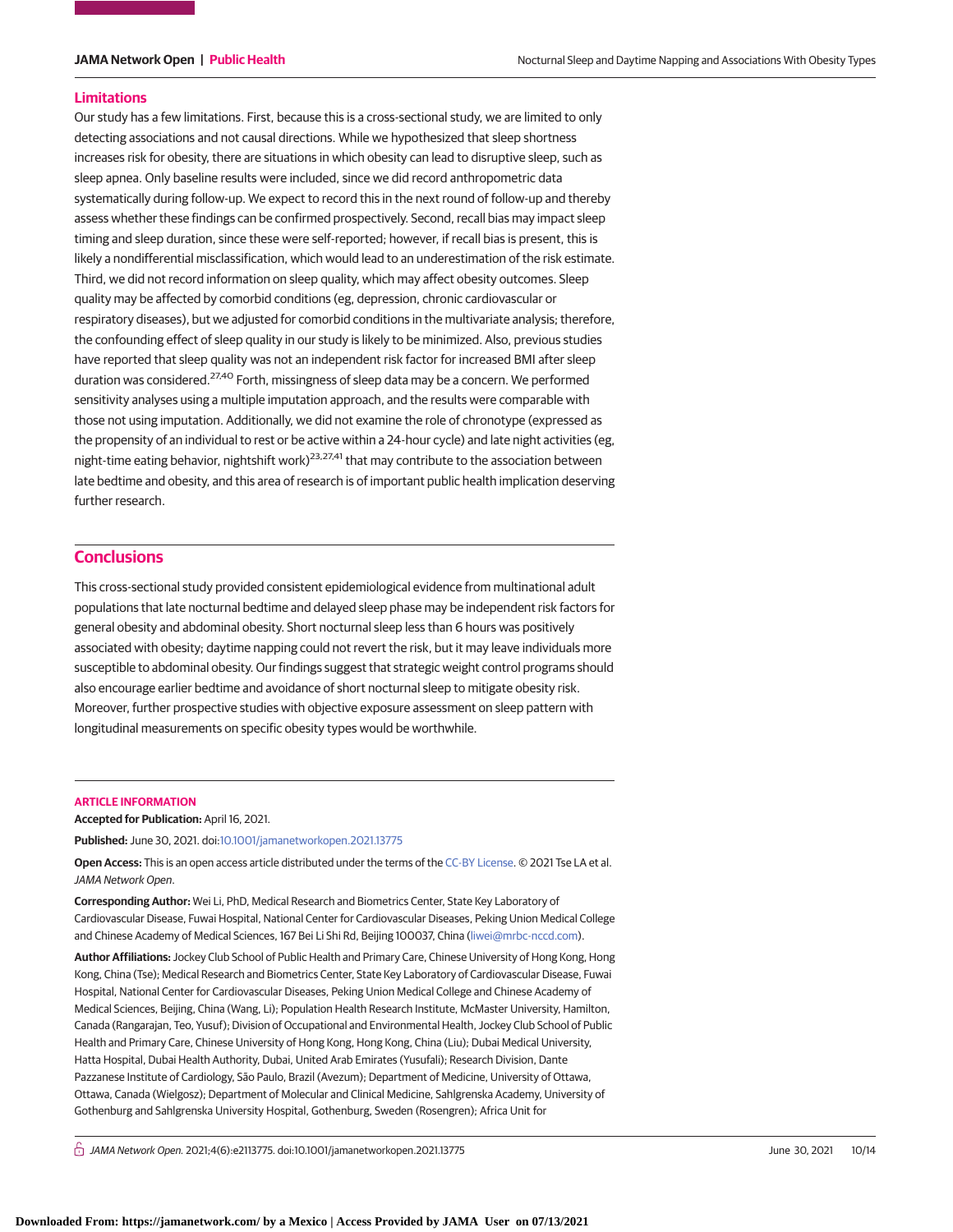Transdisciplinary Health Research, North-West University, Potcehfstroom, South Africa (Kruger); Department of Physiology, University of Zimbabwe College of Health Sciences, Harare, Zimbabwe (Chifamba); Department of Health Management, Faculty of Health Sciences, Marmara University, Istanbul, Turkey (Calik); Department of Medicine, Faculty of Health Sciences, Queen's University, Kingston, Canada (Yeates); Department of Social Medicine, Wroclaw Medical University, Wroclaw Poland (Zatońska); Department of Cardiac Sciences, King Fahad Cardiac Center, King Saud University College of Medicine, Riyadh, Saudi Arabia (AlHabib); Universiti Teknologi MARA, Selayang, Malaysia (Yusoff); UCSI University, Kuala Lumpur, Malaysia (Yusoff); Department of Community Medicine and School of Public Health, Postgraduate Institute of Medical Education and Research, Chandigarh, India (Kaur); Department of Community Health, Faculty of Medicine, University Kebangsaan Malaysia, Kuala Lumpur, Malaysia (Ismail); Dpto Medicina Interna, Facultad de Medicina, Universidad de La Frontera, Temuco, Chile (Seron); FOSCAL and Medical School, Universidad de Santander, Bucaramanga, Colombia (Lopez-Jaramillo); Faculté de pharmacie, Université Laval, Québec, Canada (Poirier); Eternal Heart Care Centre and Research Institute, Jaipur, India (Gupta); Institute of Community and Public Health, Birzeit University, Birzeit, Palestine (Khatib); Isfahan Cardiovascular Research Center, Cardiovascular Research Institute, Isfahan University of Medical Sciences, Isfahan, Iran (Kelishadi); Faculty of Health Sciences, Simon Fraser University, Burnaby, Canada (Lear); Independent University, Dhaka, Bangladesh (Choudhury); Madras Diabetes Research Foundation, Dr Mohan's Diabetes Specialities Centre, Chennai, India (Mohan).

**Author Contributions:** Drs Yusuf and Li had full access to all of the data in the study and take responsibility for the integrity of the data and the accuracy of the data analysis. Drs Tse and Wang contributed equally to this work and are co–first authors. Ms Rangarajan coordinates the Prospective Urban Rural Epidemiology study.

Concept and design: Tse, Wang, Chifamba, Lopez-Jaramillo, Mohan.

Acquisition, analysis, or interpretation of data: Tse, Wang, Rangarajan, Liu, Teo, Yusufali, Avezum Jr, Wielgosz, Rosengren, Kruger, Chifamba, Calik, Yeates, Zatońska, AlHabib, Yusoff, Kaur, Ismail, Seron, Lopez-Jaramillo, Poirier, Gupta, Khatib, Kelishadi, Lear, Choudhury, Li, Yusuf.

Drafting of the manuscript: Tse, Lopez-Jaramillo.

Critical revision of the manuscript for important intellectual content: All authors.

Statistical analysis: Wang, Liu, Lopez-Jaramillo, Khatib, Li.

Obtained funding: Rangarajan, Rosengren, AlHabib, Poirier, Gupta, Lear.

Administrative, technical, or material support: Rangarajan, Teo, Kruger, Chifamba, Yeates, AlHabib, Yusoff, Kaur, Ismail, Seron, Gupta, Khatib, Kelishadi, Choudhury, Mohan, Yusuf.

Supervision: Rangarajan, Teo, Yusufali, Zatońska, AlHabib, Seron, Gupta, Khatib, Kelishadi.

**Conflict of Interest Disclosures:** None reported.

**Funding/Support:** Dr Yusuf is supported by the Mary W. Burke endowed chair of the Heart and Stroke Foundation of Ontario. The Prospective Urban Rural Epidemiology (PURE) study is an investigator-initiated study that is funded by the Population Health Research Institute, the Canadian Institutes of Health Research, Heart and Stroke Foundation of Ontario, Support from Canadian Institutes of Health Research's Strategy for Patient Oriented Research, through the Ontario SPOR Support Unit, as well as the Ontario Ministry of Health and Long-Term Care, and through unrestricted grants from several pharmaceutical companies, with major contributions from AstraZeneca (Canada), Sanofi-Aventis (France and Canada), Boehringer Ingelheim (Germany and Canada), Servier, and GlaxoSmithKline, and additional contributions from Novartis and King Pharma and from various national or local organizations in participating countries.

These include: Argentina: Fundacion ECLA (Estudios Clínicos Latino America); Bangladesh: Independent University, and Mitra and Associates; Brazil: Unilever Health Institute; Canada: Public Health Agency of Canada and Champlain Cardiovascular Disease Prevention Network; Chile: Universidad de la Frontera; China: National Center for Cardiovascular Diseases (grant No. NCRC2020002); Colombia: Colciencias (grant No. 6566-04-18062); India: Indian Council of Medical Research; Malaysia: Ministry of Science, Technology and Innovation of Malaysia (grant No. 100-IRDC/BIOTEK 16/6/21 [13/2007], and 07-05-IFN-BPH 010), Ministry of Higher Education of Malaysia (grant No. 600-RMI/LRGS/5/3 [2/2011]), Universiti Teknologi MARA, Universiti Kebangsaan Malaysia (grant No. UKM-Hejim-Komuniti-15-2010); occupied Palestinian territory: the United Nations Relief and Works Agency for Palestine Refugees in the Near East, International Development Research Centre, Canada; Philippines: Philippine Council for Health Research and Development; Poland: Polish Ministry of Science and Higher Education (grant No. 290/W-PURE/2008/0), Wroclaw Medical University; Saudi Arabia: Saudi Heart Association, the Deanship of Scientific Research at King Saud University (research group No. RG-1436-013); South Africa: the North-West University and Netherlands Programme for Alternative Development, National Research Foundation, Medical Research Council of South Africa, the South Africa Sugar Association, Faculty of Community and Health Sciences; Sweden: Grants from the Swedish state under the agreement concerning research and education of doctors; the Swedish Heart and Lung Foundation; the Swedish Research Council; the Swedish Council for Health, Working Life

 $\bigcap$  JAMA Network Open. 2021;4(6):e2113775. doi:10.1001/jamanetworkopen.2021.13775 (Reprinted) June 30, 2021 11/14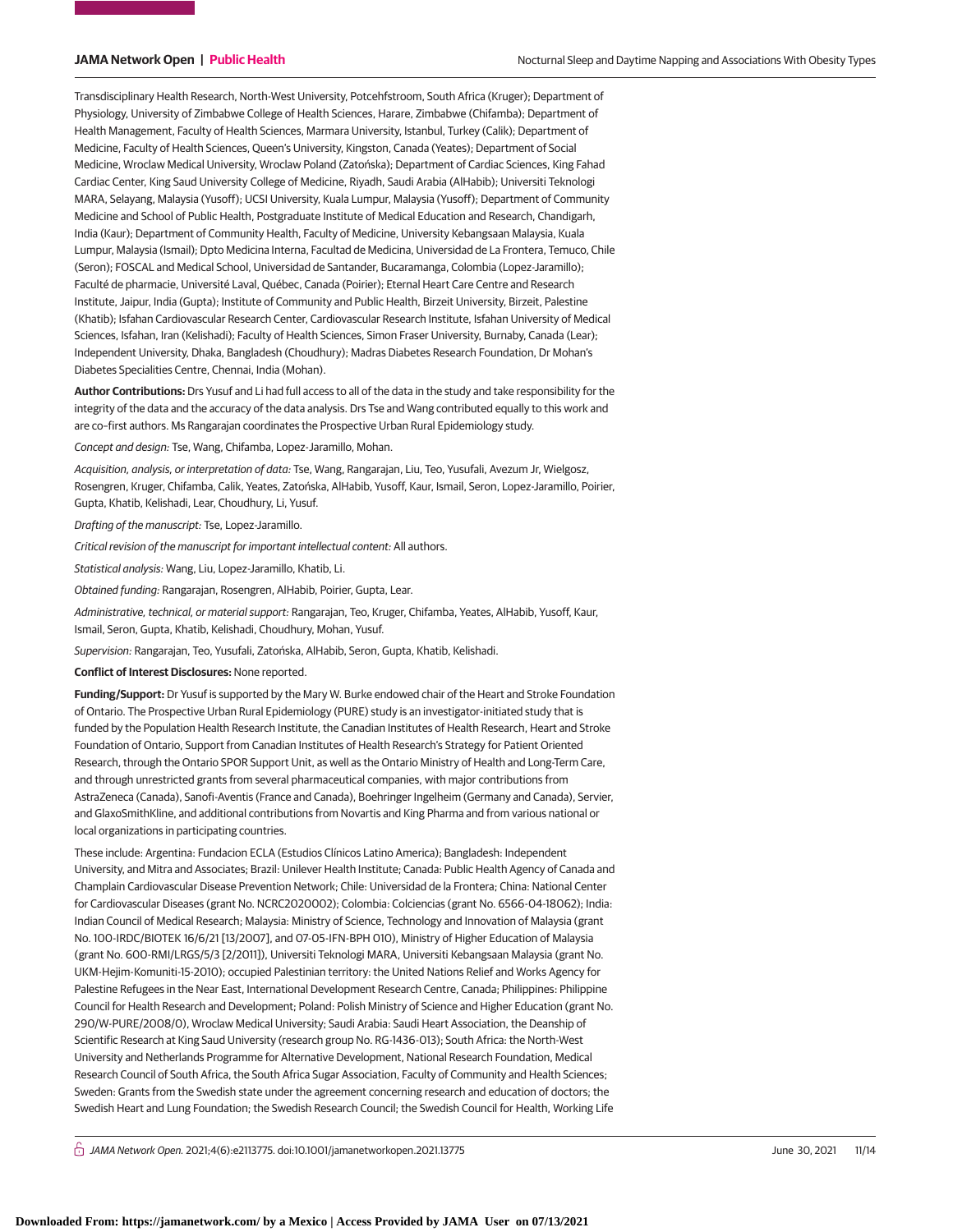and Welfare, King Gustaf V's and Queen Victoria Freemason's Foundation, AFA Insurance; Turkey: Metabolic Syndrome Society, AstraZeneca, Sanofi Aventis; United Arab Emirates: Sheikh Hamdan Bin Rashid Al Maktoum Award for Medical Sciences and Dubai Health Authority.

**Role of the Funder/Sponsor:** The funders had no role in the design and conduct of the study; collection, management, analysis, and interpretation of the data; preparation, review, or approval of the manuscript; and decision to submit the manuscript for publication.

**Additional Information:** Members of the Prospective Urban Rural Epidemiology study group are included in the eAppendix in the [Supplement.](https://jama.jamanetwork.com/article.aspx?doi=10.1001/jamanetworkopen.2021.13775&utm_campaign=articlePDF%26utm_medium=articlePDFlink%26utm_source=articlePDF%26utm_content=jamanetworkopen.2021.13775)

### **REFERENCES**

**1**. Basen-Engquist K, Chang M. Obesity and cancer risk: recent review and evidence. Curr Oncol Rep. 2011;13 (1):71-76. doi[:10.1007/s11912-010-0139-7](https://dx.doi.org/10.1007/s11912-010-0139-7)

**2**. Ortega FB, Lavie CJ, Blair SN. Obesity and cardiovascular disease. Circ Res. 2016;118(11):1752-1770. doi[:10.1161/](https://dx.doi.org/10.1161/CIRCRESAHA.115.306883) [CIRCRESAHA.115.306883](https://dx.doi.org/10.1161/CIRCRESAHA.115.306883)

**3**. Pearson-Stuttard J, Zhou B, Kontis V, Bentham J, Gunter MJ, Ezzati M. Worldwide burden of cancer attributable to diabetes and high body-mass index: a comparative risk assessment. Lancet Diabetes Endocrinol. 2018;6(6): e6-e15. doi[:10.1016/S2213-8587\(18\)30150-5](https://dx.doi.org/10.1016/S2213-8587(18)30150-5)

**4**. Finucane MM, Stevens GA, Cowan MJ, et al; Global Burden of Metabolic Risk Factors of Chronic Diseases Collaborating Group (Body Mass Index). National, regional, and global trends in body-mass index since 1980: systematic analysis of health examination surveys and epidemiological studies with 960 country-years and 9.1 million participants. Lancet. 2011;377(9765):557-567. doi[:10.1016/S0140-6736\(10\)62037-5](https://dx.doi.org/10.1016/S0140-6736(10)62037-5)

**5**. Centers for Disease Control and Prevention. Unhealthy sleep-related behaviors—12 states, 2009. [MMWR Morb](https://www.ncbi.nlm.nih.gov/pubmed/21368738) Mortal Wkly Rep[. 2011;60\(8\):233-238.](https://www.ncbi.nlm.nih.gov/pubmed/21368738)

**6**. Bonnet MH, Arand DL. We are chronically sleep deprived. Sleep. 1995;18(10):908-911. doi[:10.1093/sleep/18.](https://dx.doi.org/10.1093/sleep/18.10.908) [10.908](https://dx.doi.org/10.1093/sleep/18.10.908)

**7**. Watson NF, Badr MS, Belenky G, et al. Recommended amount of sleep for a healthy adult: a joint consensus statement of the American Academy of Sleep Medicine and Sleep Research Society. Sleep. 2015;38(6):843-844. doi[:10.5665/sleep.4716](https://dx.doi.org/10.5665/sleep.4716)

**8**. Beccuti G, Pannain S. Sleep and obesity. Curr Opin Clin Nutr Metab Care. 2011;14(4):402-412. doi[:10.1097/MCO.](https://dx.doi.org/10.1097/MCO.0b013e3283479109) [0b013e3283479109](https://dx.doi.org/10.1097/MCO.0b013e3283479109)

**9**. Wu Y, Zhai L, Zhang D. Sleep duration and obesity among adults: a meta-analysis of prospective studies. Sleep Med. 2014;15(12):1456-1462. doi[:10.1016/j.sleep.2014.07.018](https://dx.doi.org/10.1016/j.sleep.2014.07.018)

**10**. Magee L, Hale L. Longitudinal associations between sleep duration and subsequent weight gain: a systematic review. Sleep Med Rev. 2012;16(3):231-241. doi[:10.1016/j.smrv.2011.05.005](https://dx.doi.org/10.1016/j.smrv.2011.05.005)

**11**. Mikulovic J, Vanhelst J, Salleron J, et al. Overweight in intellectually-disabled population: physical, behavioral and psychological characteristics. Res Dev Disabil. 2014;35(1):153-161. doi[:10.1016/j.ridd.2013.10.012](https://dx.doi.org/10.1016/j.ridd.2013.10.012)

**12**. Sunwoo JS, Yang KI, Kim JH, Koo DL, Kim D, Hong SB. Sleep duration rather than sleep timing is associated with obesity in adolescents. Sleep Med. 2020;68:184-189. doi[:10.1016/j.sleep.2019.12.014](https://dx.doi.org/10.1016/j.sleep.2019.12.014)

**13**. Sasaki N, Fujiwara S, Yamashita H, et al. Association between obesity and self-reported sleep duration variability, sleep timing, and age in the Japanese population. Obes Res Clin Pract. 2018;12(2):187-194. doi[:10.1016/j.](https://dx.doi.org/10.1016/j.orcp.2017.10.008) [orcp.2017.10.008](https://dx.doi.org/10.1016/j.orcp.2017.10.008)

**14**. Patel SR, Hayes AL, Blackwell T, et al; Osteoporotic Fractures in Men (MrOS); Study of Osteoporotic Fractures (SOF) Research Groups. The association between sleep patterns and obesity in older adults. Int J Obes (Lond). 2014;38(9):1159-1164. doi[:10.1038/ijo.2014.13](https://dx.doi.org/10.1038/ijo.2014.13)

**15**. Wang C, Bangdiwala SI, Rangarajan S, et al. Association of estimated sleep duration and naps with mortality and cardiovascular events: a study of 116 632 people from 21 countries. Eur Heart J. 2019;40(20):1620-1629. doi: [10.1093/eurheartj/ehy695](https://dx.doi.org/10.1093/eurheartj/ehy695)

**16**. Randler C, Engelke J. Gender differences in chronotype diminish with age: a meta-analysis based on morningness/chronotype questionnaires. Chronobiol Int. 2019;36(7):888-905. doi[:10.1080/07420528.2019.](https://dx.doi.org/10.1080/07420528.2019.1585867) [1585867](https://dx.doi.org/10.1080/07420528.2019.1585867)

**17**. Teo K, Chow CK, Vaz M, Rangarajan S, Yusuf S; PURE Investigators-Writing Group. The Prospective Urban Rural Epidemiology (PURE) study: examining the impact of societal influences on chronic noncommunicable diseases in low-, middle-, and high-income countries. Am Heart J. 2009;158(1):1-7.e1. doi[:10.1016/j.ahj.2009.04.019](https://dx.doi.org/10.1016/j.ahj.2009.04.019)

**18**. Craig CL, Marshall AL, Sjöström M, et al. International physical activity questionnaire: 12-country reliability and validity. Med Sci Sports Exerc. 2003;35(8):1381-1395. doi[:10.1249/01.MSS.0000078924.61453.FB](https://dx.doi.org/10.1249/01.MSS.0000078924.61453.FB)

 $\bigcap$  JAMA Network Open. 2021;4(6):e2113775. doi:10.1001/jamanetworkopen.2021.13775 (Reprinted) June 30, 2021 12/14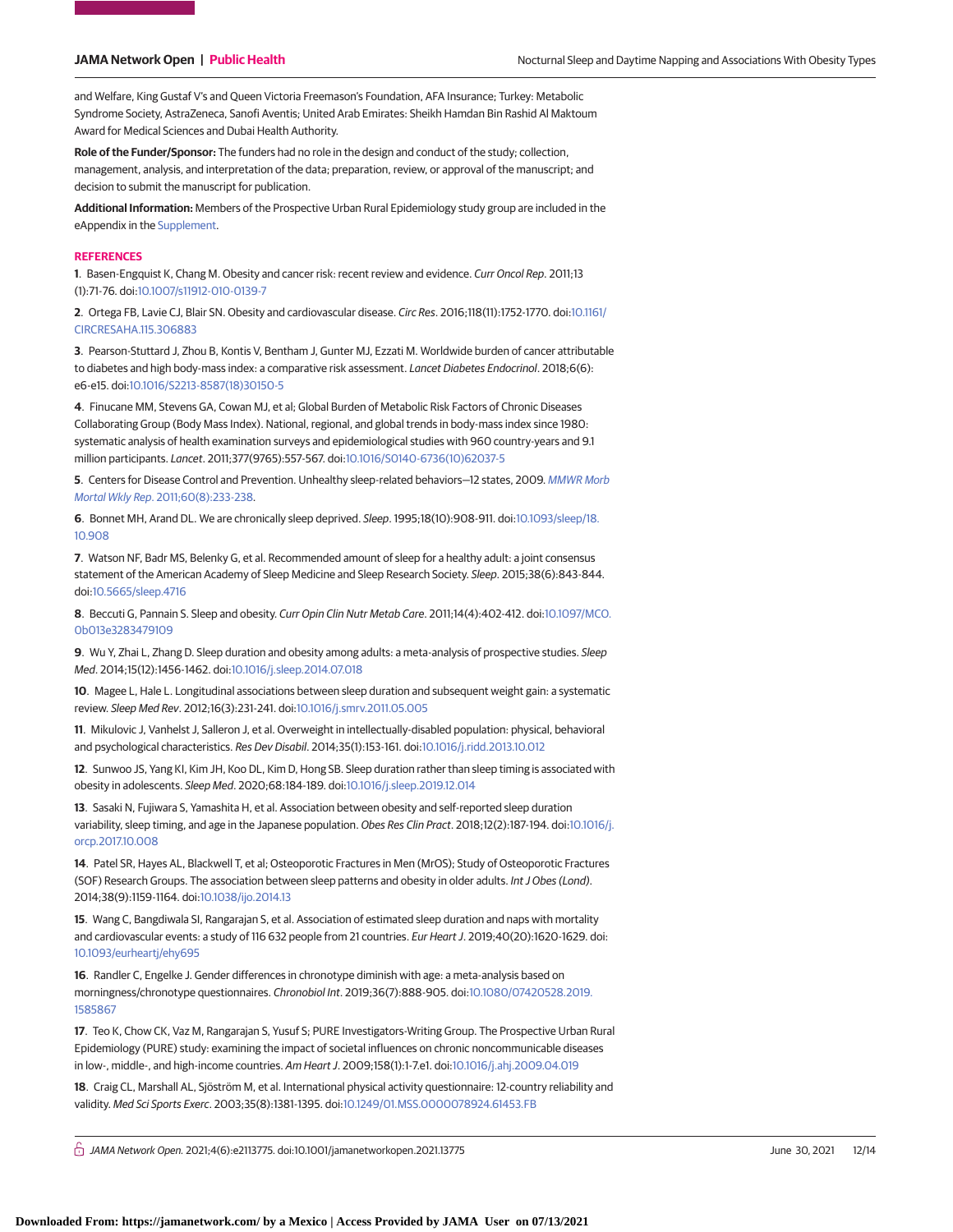**19**. Dehghan M, Mente A, Zhang X, et al; Prospective Urban Rural Epidemiology (PURE) study investigators. Associations of fats and carbohydrate intake with cardiovascular disease and mortality in 18 countries from five continents (PURE): a prospective cohort study. Lancet. 2017;390(10107):2050-2062. doi[:10.1016/S0140-6736](https://dx.doi.org/10.1016/S0140-6736(17)32252-3) [\(17\)32252-3](https://dx.doi.org/10.1016/S0140-6736(17)32252-3)

**20**. Fernandez-Mendoza J, He F, Vgontzas AN, Liao D, Bixler EO. Interplay of objective sleep duration and cardiovascular and cerebrovascular diseases on cause-specific mortality.J Am Heart Assoc. 2019;8(20):e013043. doi[:10.1161/JAHA.119.013043](https://dx.doi.org/10.1161/JAHA.119.013043)

**21**. Philip P, Sagaspe P, Prague M, et al. Acute versus chronic partial sleep deprivation in middle-aged people: differential effect on performance and sleepiness. Sleep. 2012;35(7):997-1002. doi[:10.5665/sleep.1968](https://dx.doi.org/10.5665/sleep.1968)

**22**. Skene DJ, Arendt J. Human circadian rhythms: physiological and therapeutic relevance of light and melatonin. Ann Clin Biochem. 2006;43(Pt 5):344-353. doi[:10.1258/000456306778520142](https://dx.doi.org/10.1258/000456306778520142)

**23**. Sun M, Feng W, Wang F, et al. Meta-analysis on shift work and risks of specific obesity types. Obes Rev. 2018; 19(1):28-40. doi[:10.1111/obr.12621](https://dx.doi.org/10.1111/obr.12621)

**24**. Grundy SM, Cleeman JI, Daniels SR, et al; American Heart Association; National Heart, Lung, and Blood Institute. Diagnosis and management of the metabolic syndrome: an American Heart Association/National Heart, Lung, and Blood Institute Scientific Statement. Circulation. 2005;112(17):2735-2752. doi[:10.1161/](https://dx.doi.org/10.1161/CIRCULATIONAHA.105.169404) [CIRCULATIONAHA.105.169404](https://dx.doi.org/10.1161/CIRCULATIONAHA.105.169404)

**25**. Alberti KGMM, Eckel RH, Grundy SM, et al. Harmonizing the metabolic syndrome: a joint interim statement of the International Diabetes Federation Task Force on Epidemiology and Prevention; National Heart, Lung, and Blood Institute; American Heart Association; World Heart Federation; International Atherosclerosis Society; and International Association for the Study of Obesity. Circulation. 2009;120(16):1640-1645. doi[:10.1161/](https://dx.doi.org/10.1161/CIRCULATIONAHA.109.192644) [CIRCULATIONAHA.109.192644](https://dx.doi.org/10.1161/CIRCULATIONAHA.109.192644)

**26**. Zhou BF; Cooperative Meta-Analysis Group of the Working Group on Obesity in China. Predictive values of body mass index and waist circumference for risk factors of certain related diseases in Chinese adults—study on optimal cut-off points of body mass index and waist circumference in Chinese adults. [Biomed Environ Sci](https://www.ncbi.nlm.nih.gov/pubmed/12046553). 2002;15 [\(1\):83-96.](https://www.ncbi.nlm.nih.gov/pubmed/12046553)

**27**. Arora T, Taheri S. Associations among late chronotype, body mass index and dietary behaviors in young adolescents. Int J Obes (Lond). 2015;39(1):39-44. doi[:10.1038/ijo.2014.157](https://dx.doi.org/10.1038/ijo.2014.157)

**28**. Anderson SE, Andridge R, Whitaker RC. Bedtime in preschool-aged children and risk for adolescent obesity. J Pediatr. 2016;176:17-22. doi[:10.1016/j.jpeds.2016.06.005](https://dx.doi.org/10.1016/j.jpeds.2016.06.005)

**29**. Scharf RJ, DeBoer MD. Sleep timing and longitudinal weight gain in 4- and 5-year-old children. Pediatr Obes. 2015;10(2):141-148. doi[:10.1111/ijpo.229](https://dx.doi.org/10.1111/ijpo.229)

**30**. Baron KG, Reid KJ, Kern AS, Zee PC. Role of sleep timing in caloric intake and BMI. Obesity (Silver Spring). 2011;19(7):1374-1381. doi[:10.1038/oby.2011.100](https://dx.doi.org/10.1038/oby.2011.100)

**31**. Knutson KL, Wu D, Patel SR, et al. Association between sleep timing, obesity, diabetes: the Hispanic Community Health Study/Study of Latinos (HCHS/SOL) cohort study. Sleep. 2017;40(4). doi[:10.1093/sleep/](https://dx.doi.org/10.1093/sleep/zsx014) [zsx014](https://dx.doi.org/10.1093/sleep/zsx014)

**32**. Baron KG, Reid KJ, Kim T, et al. Circadian timing and alignment in healthy adults: associations with BMI, body fat, caloric intake and physical activity. Int J Obes (Lond). 2017;41(2):203-209. doi[:10.1038/ijo.2016.194](https://dx.doi.org/10.1038/ijo.2016.194)

**33**. Faraut B, Bayon V, Léger D. Neuroendocrine, immune and oxidative stress in shift workers. Sleep Med Rev. 2013;17(6):433-444. doi[:10.1016/j.smrv.2012.12.006](https://dx.doi.org/10.1016/j.smrv.2012.12.006)

**34**. Theorell-Haglöw J, Berne C, Janson C, Sahlin C, Lindberg E. Associations between short sleep duration and central obesity in women. Sleep. 2010;33(5):593-598. doi[:10.1093/sleep/33.5.593](https://dx.doi.org/10.1093/sleep/33.5.593)

**35**. Van Cauter E, Leproult R, Plat L. Age-related changes in slow wave sleep and REM sleep and relationship with growth hormone and cortisol levels in healthy men.JAMA. 2000;284(7):861-868. doi[:10.1001/jama.284.7.861](https://jama.jamanetwork.com/article.aspx?doi=10.1001/jama.284.7.861&utm_campaign=articlePDF%26utm_medium=articlePDFlink%26utm_source=articlePDF%26utm_content=jamanetworkopen.2021.13775)

**36**. Tobaldini E, Fiorelli EM, Solbiati M, Costantino G, Nobili L, Montano N. Short sleep duration and cardiometabolic risk: from pathophysiology to clinical evidence. [Nat Rev Cardiol.](https://www.ncbi.nlm.nih.gov/pubmed/30410106) 2018.

**37**[. Markwald RR, Melanson EL, Smith MR, et al. Impact of insufficient sleep on total daily energy expenditure,](https://www.ncbi.nlm.nih.gov/pubmed/30410106) food intake, and weight gain. Proc Natl Acad SciUSA. 2013;110(14):5695-5700. doi[:10.1073/pnas.1216951110](https://dx.doi.org/10.1073/pnas.1216951110)

**38**. Milner CE, Cote KA. Benefits of napping in healthy adults: impact of nap length, time of day, age, and experience with napping. J Sleep Res. 2009;18(2):272-281. doi[:10.1111/j.1365-2869.2008.00718.x](https://dx.doi.org/10.1111/j.1365-2869.2008.00718.x)

**39**. Covassin N, Singh P, Somers VK. Keeping up with the clock: circadian disruption and obesity risk. Hypertension. 2016;68(5):1081-1090. doi[:10.1161/HYPERTENSIONAHA.116.06588](https://dx.doi.org/10.1161/HYPERTENSIONAHA.116.06588)

 $\bigcap$  JAMA Network Open. 2021;4(6):e2113775. doi:10.1001/jamanetworkopen.2021.13775 (Reprinted) June 30, 2021 13/14